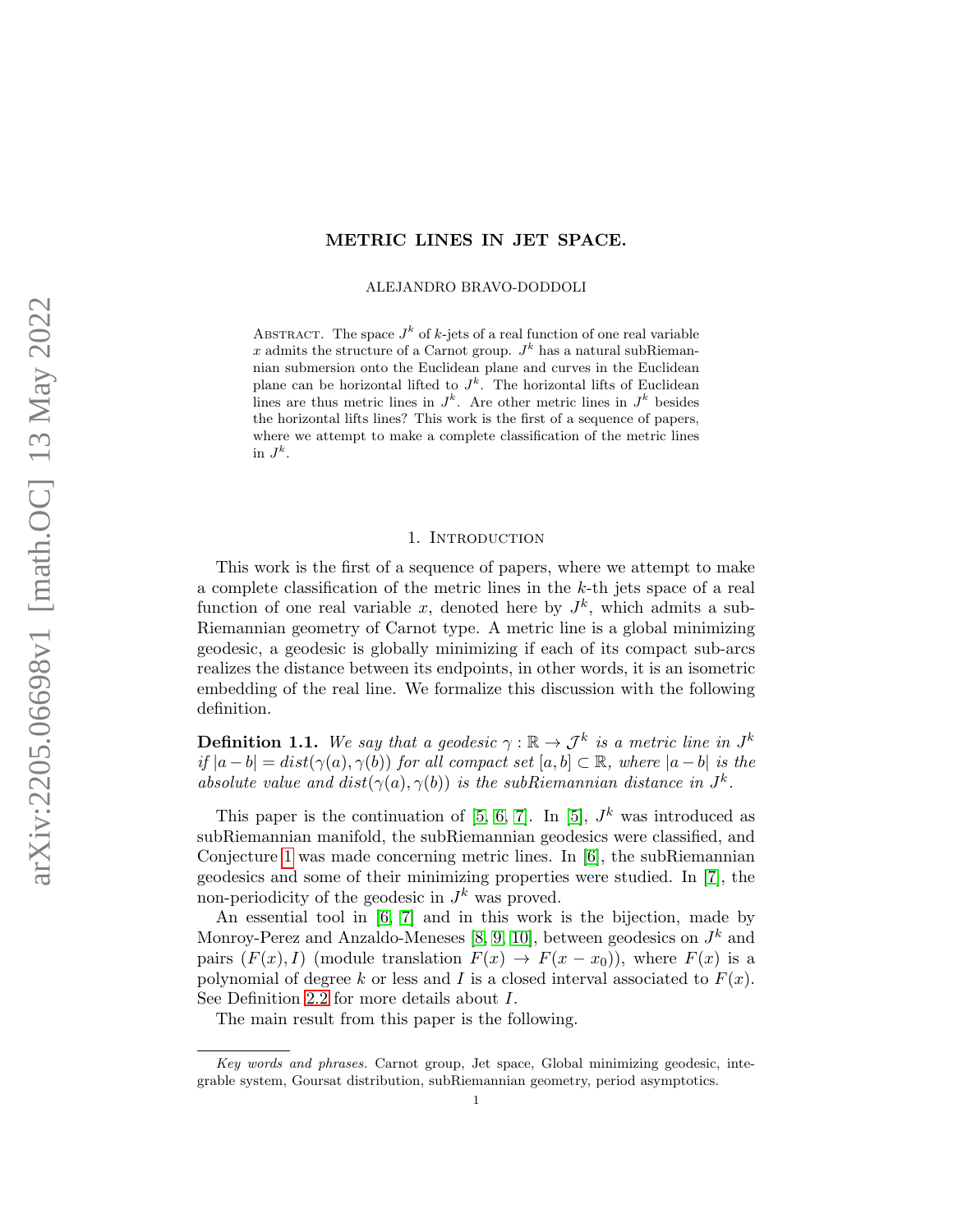<span id="page-1-1"></span>**Theorem A.** The geodesic  $\gamma(t)$  corresponding to the pair  $(F(x), I_0)$ , where  $F(x) = 1 - 2x^{2\ell}$  and  $I_0 = [0, 1]$ , is a metric line on  $J^k$ , with  $2\ell \leq k$ .

Line-geodesics correspond to constant polynomials and are metric lines by Proposition [2.1.](#page-3-0) See Appendix [A](#page-16-0) for the definition of Line-geodesics.

 $J<sup>1</sup>$  is the well known Heisenberg group, and line-geodesics are all the metric lines.  $J^2$  is the Engel group and has exactly one new metric line up to translation and scaling, whose projection is the "Euler soliton" and its global minimality was establish in [\[2,](#page-19-6) [3,](#page-19-7) [4\]](#page-19-8). Theorem [A](#page-1-1) with  $\ell = 1$  is an alternative proof for this result.

The conjecture that we will attempt to prove in this sequence of papers is:

<span id="page-1-0"></span>**Conjecture 1.** Beside line-geodesics, the metric lines for  $J^k$  are homoclinic geodesics and heteroclinic geodesics of direct type.

The definition of a line-geodesics, homoclinic geodesics and heteroclinc geodesics are given in the Appendix [A](#page-16-0) and with more details in [\[5,](#page-19-0) [6\]](#page-19-1).

1.1. Outline of the paper. In Section [2,](#page-2-0)  $J^k$  is presented, the k-th jet space, as a subRiemannian manifold and the notation that will be followed throughout the work. The concept of a subRiemannian submersion is introduced, as well as the projections  $\pi$  and  $\pi_{\hat{F}}$ , which are examples of a subRiemannian submersion from  $J^k$  into  $\mathbb{R}^2$  and  $\mathbb{R}^3_{\hat{F}}$ , respectively, where  $\mathbb{R}^3_{\hat{F}}$  is a subRiemannian manifold, called magnetic space, whose geometry depends on  $\hat{F}(x)$ , see Subsection [2.1](#page-3-1) for the definition of  $\hat{F}(x)$ . A characterization of geodesics in  $\mathbb{R}^3_{\hat{F}}$  and their lift to  $J^k$  are given. Finally, a general principle in subRiemannian submersion is established; the lift of a metric line is a metric line which, this is essential to prove Theorem [A.](#page-1-1)

In Section [3,](#page-6-0) the outline of the proof of Theorem [A](#page-1-1) is set up, this proof is reduce to Proposition [3.1,](#page-6-1) which is presented in the section and claims that the projection of  $\gamma(t)$  by  $\pi_{\hat{F}}$  is a metric line in  $\mathbb{R}^3_{\hat{F}}$ , where  $\gamma(t)$  is the geodesic corresponding to  $(1-2x^{2\ell}, [0,1])$  and candidate to be a metric line in  $J^k$ . Finally, Proposition [3.2](#page-7-0) and [3.3](#page-7-1) are introduced; they yield to prove Proposition [3.1.](#page-6-1)

In Sections [4](#page-8-0) and [5,](#page-14-0) the Proposition [3.2](#page-7-0) and Proposition [3.3](#page-7-1) are proved, respectively. Finally, in Section [6,](#page-15-0) Proposition [3.1](#page-6-1) is verified and used to prove Theorem [A.](#page-1-1)

Acknowledgments. I thank Andrei Ardentov, Yuri Sachkov, Felipe Monroy-Perez, Angel Carrillo-Hoyo, Gil Bor and Enrico Le Donne for e-mail conversations or talks over the course of this work. I would like to acknowledge my advisor and friend, Richard Montgomery, for introducing me to subRiemannian geometry, setting up the problem, and for his invaluable help on this paper. I am grateful for the opportunity to work alongside Richard at UC Santa Cruz, as his passion for mathematics and kind-heartedness have been important in the development of my research.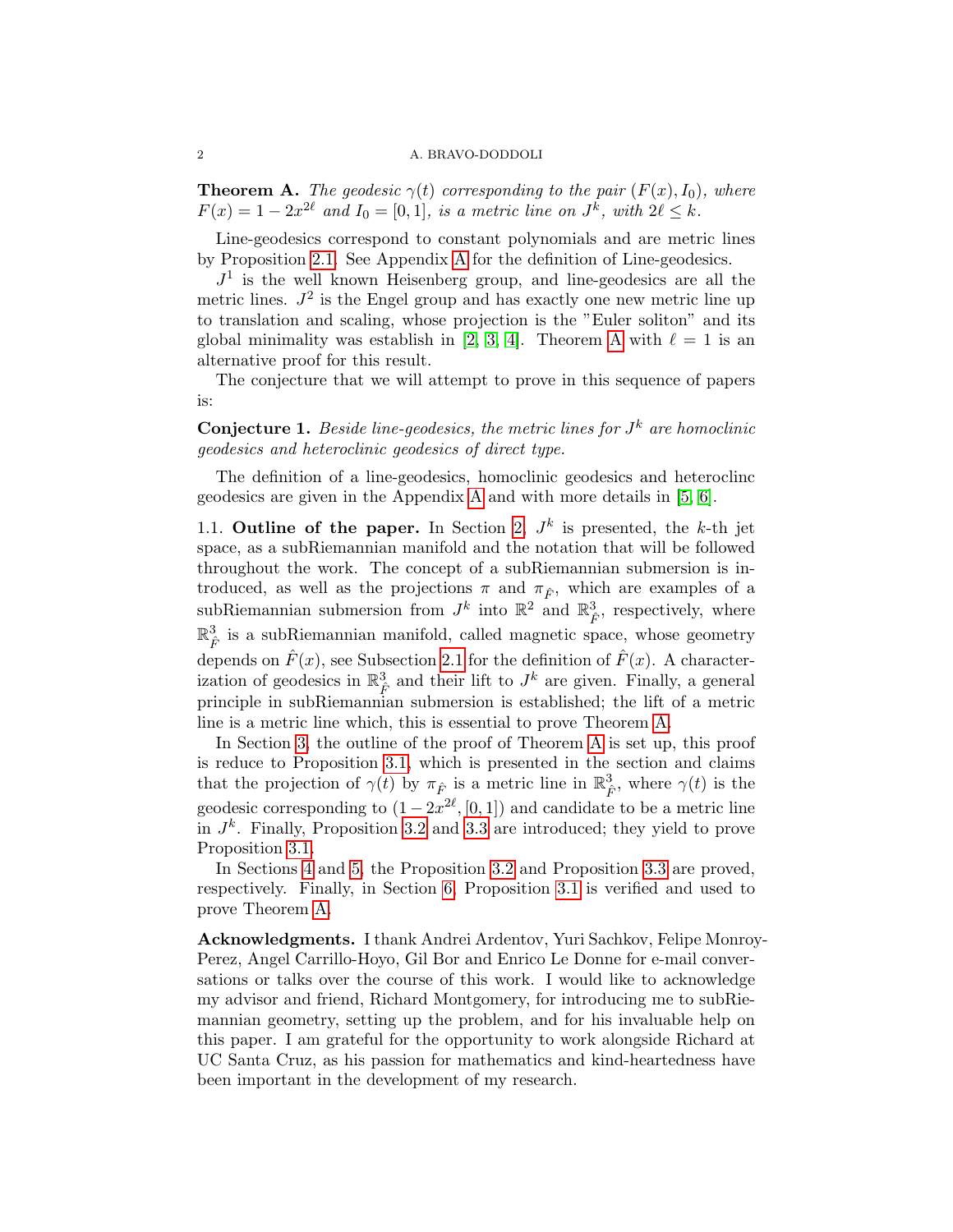This paper was developed with the support of the scholarship (CVU 619610) from "Consejo de Ciencia y Tecnologia" (CONACYT)

# 2.  $J^k$  and  $\mathbb{R}^3_{\hat F}$  as subRiemannian manifolds

<span id="page-2-0"></span>We say that smooth real-valued function  $f(x)$  and  $g(x)$  are equivalent up to order k at  $x_0$  if  $f(x) - g(x) = O(|x - x_0|^{k+1})$  holds, being equivalent to order  $k$  is an equivalence relation on the space of germs of smooth functions at  $x_0$  and an equivalence class is called a k-jet at  $x_0$ . The k-jet of a function f at  $x_0$  can be identified with its k-th order Taylor expansion of f at  $x_0$  and, as such, is determined by the list of its first k derivatives at  $x_0$ :

$$
u_0 = f(x_0),
$$
  $u_j = d^j/dx^j := f^{(j)}(x_0),$   $j = 1, \dots, k.$ 

By letting the base point and function vary, we sweep out the  $k$ -jet space  $\mathcal{J}^k$ , a  $(k+2)$ -dimensional manifold with global coordinates x and these  $u_j$ 's.

If we fix the function  $f$  and let the independent variable  $x$  vary, we get a curve  $j^k f : \mathbb{R} \to J^k$  called the k-jet of f, sending  $x \in \mathbb{R}$  to the k-jet of f at x. In coordinates

$$
(j^k f)(x) := (x, u_k(x), \cdots, u_0(x));
$$
  $u_i(x) = f^{(i)}(x).$ 

 $\mathcal{J}^k$  has a natural definition using the coordinates  $(x, u_k, \dots, u_0)$ , but these coordinates do not exhibit easily the integrability of the geodesic flow, see [\[7\]](#page-19-2). We will introduce the alternate coordinates  $(x, \theta_0, \dots, \theta_k)$  describe by in [\[8,](#page-19-3) [9\]](#page-19-4) or [\[6\]](#page-19-1). The change of coordinates from u's to  $\theta$ 's is given by

$$
(x, u_k, xu_k - u_{k-1}, \cdots, \sum_{i=0}^k (-1)^i \frac{x^{j-i}}{(j-i)!} u_{k-i}) = (x, \theta_0, \cdots, \theta_k)
$$

The k-jet curve itself is everywhere tangent to the rank two distribution on  $D \subset TJ^k$  which is globally framed by the two vector fields

(2.1) 
$$
X_1 = \frac{\partial}{\partial x}, \qquad X_2 = \sum_{i=0}^k \frac{x^i}{i!} \frac{\partial}{\partial \theta_i}.
$$

A subRiemannian structure on  $\mathcal{J}^k$  is defined by declaring these two vector fields to be orthonormal. In these coordinates the subRiemannian metric is defined by restricting  $ds^2 = dx^2 + d\theta_0^2$  to  $\mathcal{D}$ .

Before continuing, let us introduce the following definition.

**Definition 2.1.** Let  $(M, D_M, g_N)$  and  $(N, D_N, g_N)$  be subRiemannian structures such that dim $M \geq dim N$ ,  $D_M$  and  $D_N$  with the same rank. We say that a map  $\phi : M \to N$  is a subRiemannian submersion if  $\phi_*(D_M) = D_N$ and  $\phi^* g_N = g_M$ .

 $J^k$  comes with a canonical projection  $\pi: J^2 \to \mathbb{R}^2$  defined by

(2.2) 
$$
\pi(x, \theta_0, \cdots, \theta_k) = (x, \theta_0),
$$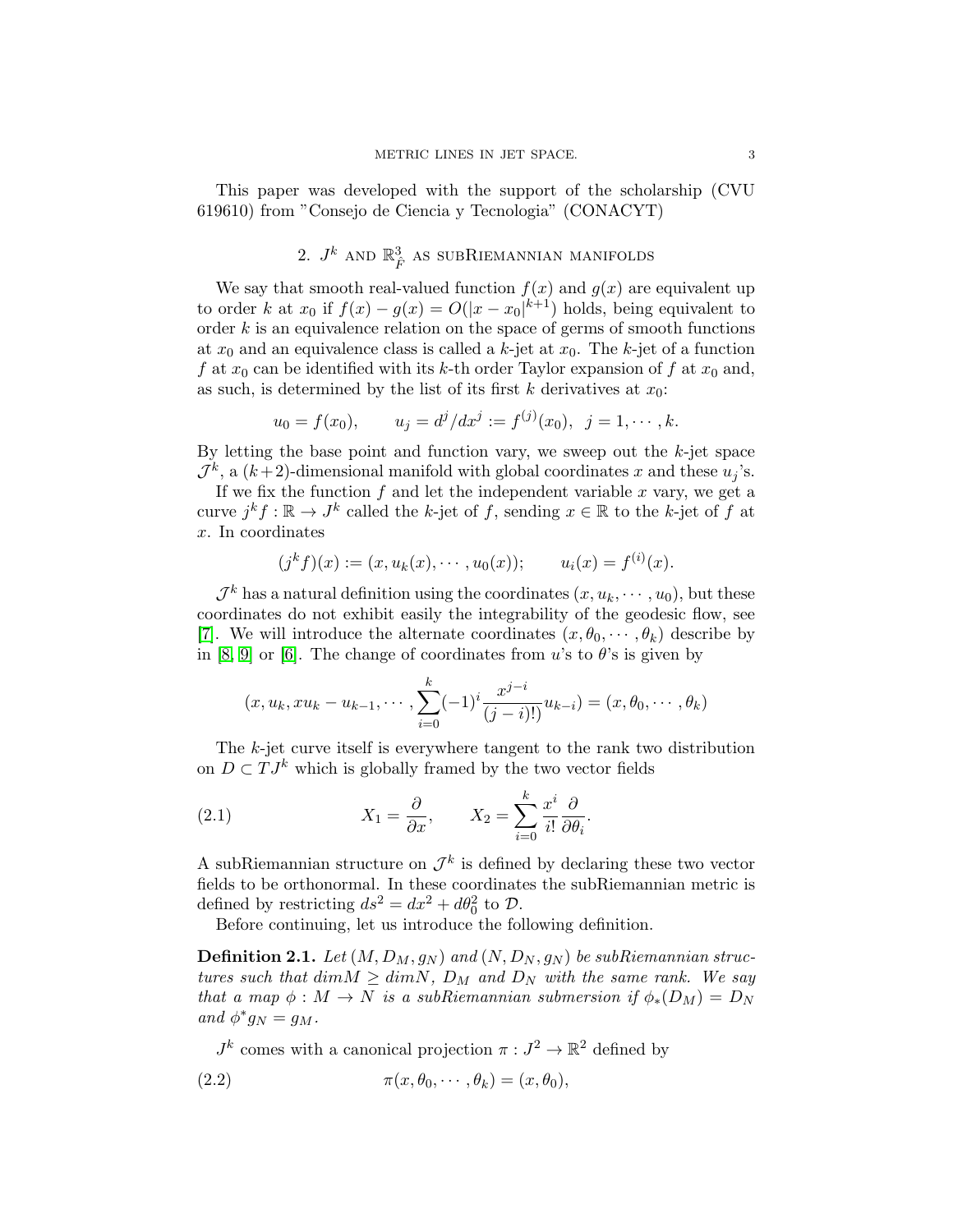which is a subRiemannian submersion onto the Euclidean plane. The projection of horizontal planes has an "inverse map", called the horizontal lift. To understand the lift, we rewrite  $D$  as a Pfaffian system:

(2.3) 
$$
0 = d\theta_i - \frac{1}{i!}x^id\theta_0, \qquad i = 1, \cdots, k.
$$

Given a smooth curve  $(x(t), \theta_0(t))$  in the plane, we define its horizontal lift equations

<span id="page-3-4"></span>(2.4) 
$$
\dot{\theta}_i = \frac{1}{i!} x^i \dot{\theta}_0, \qquad i = 1, \cdots, k.
$$

Which simply say that the curve  $\gamma(t) := (x(t), \theta_0(t), \cdots, \theta_k(t))$  is horizontal and project onto  $(x(t), \theta_0(t))$ . We call these curves  $\gamma(t)$  the horizontal lifts of the  $(x, \theta_0)$  plane. The length of  $\gamma$  and  $(x(t), \theta_0(t))$  over any compact time interval are equal. The horizontal lift  $\gamma(t)$  is unique upto initial condition, say  $\gamma(0)$ , corresponding to the integration constant  $\theta(0)$ 's,  $0 < i \leq k$ . Any two horizontal lifts of the same curve differ by a Carnot translation. See [\[6\]](#page-19-1).

One of the main ingredients for the proof of Theorem [A](#page-1-1) is the following principle in subRiemannian submersion.

<span id="page-3-0"></span>**Proposition 2.1.** Let  $\phi$  be a subRiemannian submersion, then lift of a metric line on N is a metric line on M.

The proof is in [\[6\]](#page-19-1) pg. 154. This principle shows that a line-geodesic is a metric line in  $J^k$ .

<span id="page-3-1"></span>2.1. The Intermediate Magnetic Space. In [\[6\]](#page-19-1), we used the intermediate magnetic space to prove that a family of heteroclinc geodesics are metric lines. Here, we will repeat this technique; however, we will use a different magnetic space. An explanation for the expression "magnetic" is given in [\[6\]](#page-19-1).

As a first step towards proving Theorem [A](#page-1-1) we factor the subRiemannian submersion  $\pi: J^k \to \mathbb{R}^2$  into the product of two subRiemannian submersions:

<span id="page-3-3"></span>
$$
\pi = pr \circ \pi_{\hat{F}},
$$

where  $\hat{F}(x) := F(x) - 1$  and the target of  $\pi_{\hat{F}}$  is an intermediate 3-dimensional subRiemannian space denoted by  $\mathbb{R}^3_{\hat{F}}$  whose geometry depends on the choice of polynomial  $F(x)$  and which we refer to as a "magnetic subRiemannian structure". Thus, we will have a subRiemannian submersions

(2.6) 
$$
J^k \to^{\pi_{\hat{F}}} \mathbb{R}_{\hat{F}}^3 \to^{pr} \mathbb{R}^2,
$$

if  $(x, y, z)$  are coordinates on this intermediate space, then the distribution  $D_{\hat{F}}$  on  $\mathbb{R}_{\hat{F}}^3$  is defined by the single Pfaffian equation:

<span id="page-3-2"></span>
$$
(2.7) \t dz - \hat{F}(x)dy = 0,
$$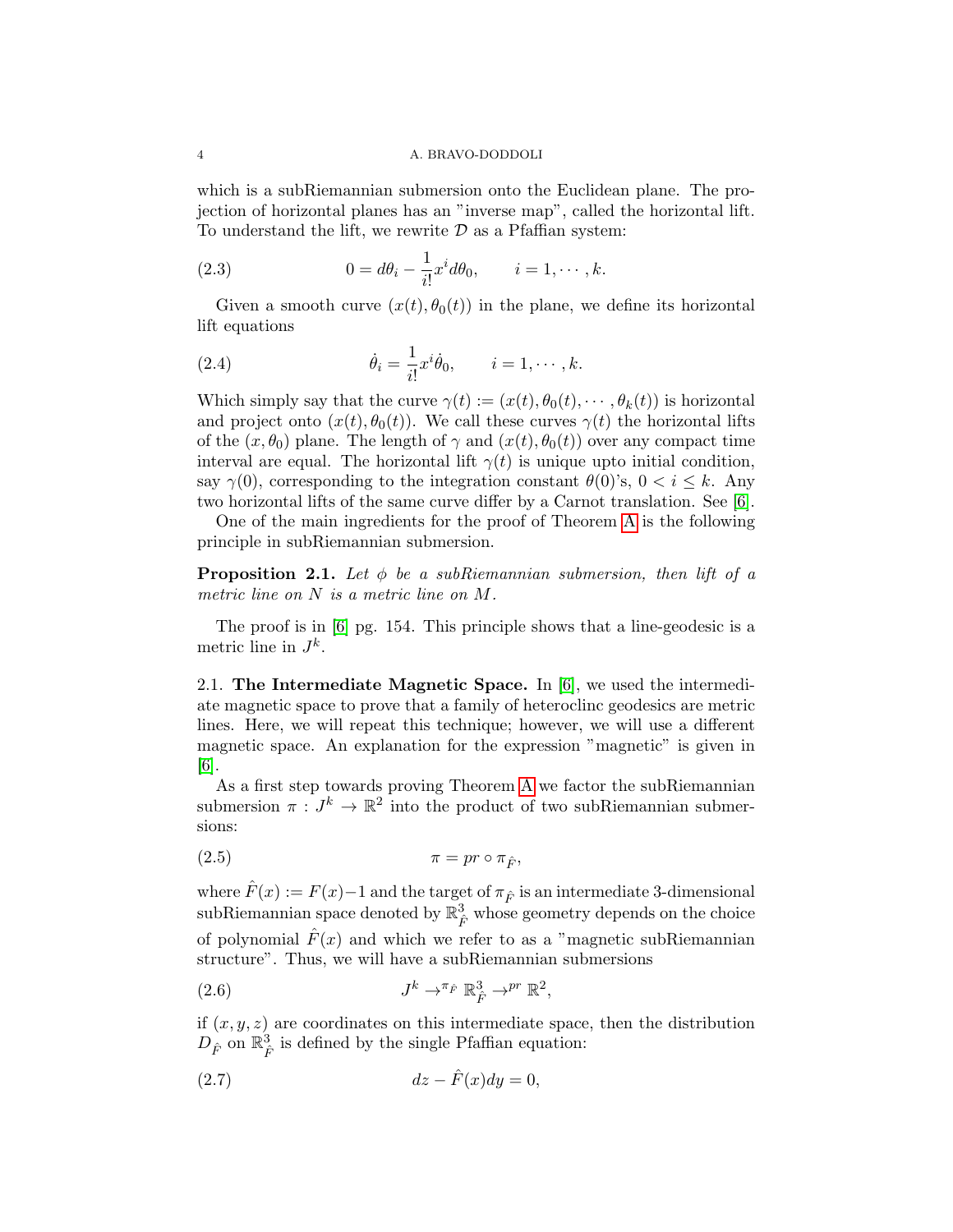while the metric  $ds_{\hat{F}}^2$  on the plane  $D_{\hat{F}}$  is defined by

(2.8) 
$$
ds_{\hat{F}}^2 = dx^2 + dy^2,
$$

restricted to  $D_{\hat{F}}$ .

<span id="page-4-1"></span>To construct the projection  $\pi_{\hat{F}}$ , expand out

(2.9) 
$$
F(x) = \sum_{i=0}^{k} \frac{a_j}{j!} x^j,
$$

and define  $\pi_{\hat{F}}$  by

(2.10) 
$$
\pi_{\hat{F}}(x,\theta_0,\theta_1,\cdots,\theta_k)=(x,\theta_0,\sum_{i=0}^k a_i\theta_i-\theta_0)=:(x,y,z).
$$

Then

(2.11) 
$$
(\pi_{\hat{F}})_*(X_1) = \frac{\partial}{\partial x}
$$
, and  $(\pi_{\hat{F}})_*(X_2) = \frac{\partial}{\partial y} + \hat{F}(x)\frac{\partial}{\partial z}$ ,

which is an orthonormal horizontal frame for the subRiemannian structure  $\mathbb{R}^3$  as defined by equations [\(2.7\)](#page-3-2) and [\(2.8\)](#page-4-1), stablishing the factorization  $(2.5).$  $(2.5).$ 

For more details about the construction of the projection  $\pi_{\hat{F}}$  as a composition of the projection  $\pi_F$ , used in [\[6\]](#page-19-1), and a subRiemannian submersion between magnetic spaces. See Appendix [B.](#page-16-1)

2.2. Magnetic Geodesics. Geodesic in the magnetic space are in bijection with the pair  $(G, I)$ , where  $G(x)$  is a polynomial belonging to the pencil of  $\hat{F}(x)$  and I is a Hill interval. Let us formalize the pencil and Hill interval definitions.

<span id="page-4-0"></span>**Definition 2.2.** We say that a polynomial  $G(x)$  is in the pencil of  $\hat{F}(x)$  if  $G(x)$  have the form

$$
(2.12)\qquad G(x) = a + b\hat{F}(x),
$$

where a,b are arbitrary real constants.

We say that a closed interval I is a Hill interval, associated to  $G(x)$ , if  $G<sup>2</sup>(x) < 1$  for x in the interior of I and  $G<sup>2</sup>(x) = 1$  for x in the boundary of I. Then, I is compact if and only if  $G(x)$  is not a constant polynomial, if I is of the form  $[x_0, x_1]$ ,  $x_0$  and  $x_1$  are called endpoints of the Hill interval.

**Remark 2.1.** A constant polynomial  $G^2(x) = c^2 < 1$  has a Hill interval  $I = (-\infty, \infty)$ , while, I is a single point if  $G^2(x) = 1$ , by convention.

Since we will work in the magnetic space  $\mathbb{R}^3_{\hat{F}}$ , we will briefly summarize how to build a magnetic geodesic given the pencil  $G(x)$ . Form more details about this bijection see [\[6\]](#page-19-1). Given the polynomial  $G(x)$ , consider the twodimensional phase with coordinates  $(p_x, x)$  with Hamiltonian

(2.13) 
$$
H_G = \frac{1}{2}(p_x^2 + G^2(x)),
$$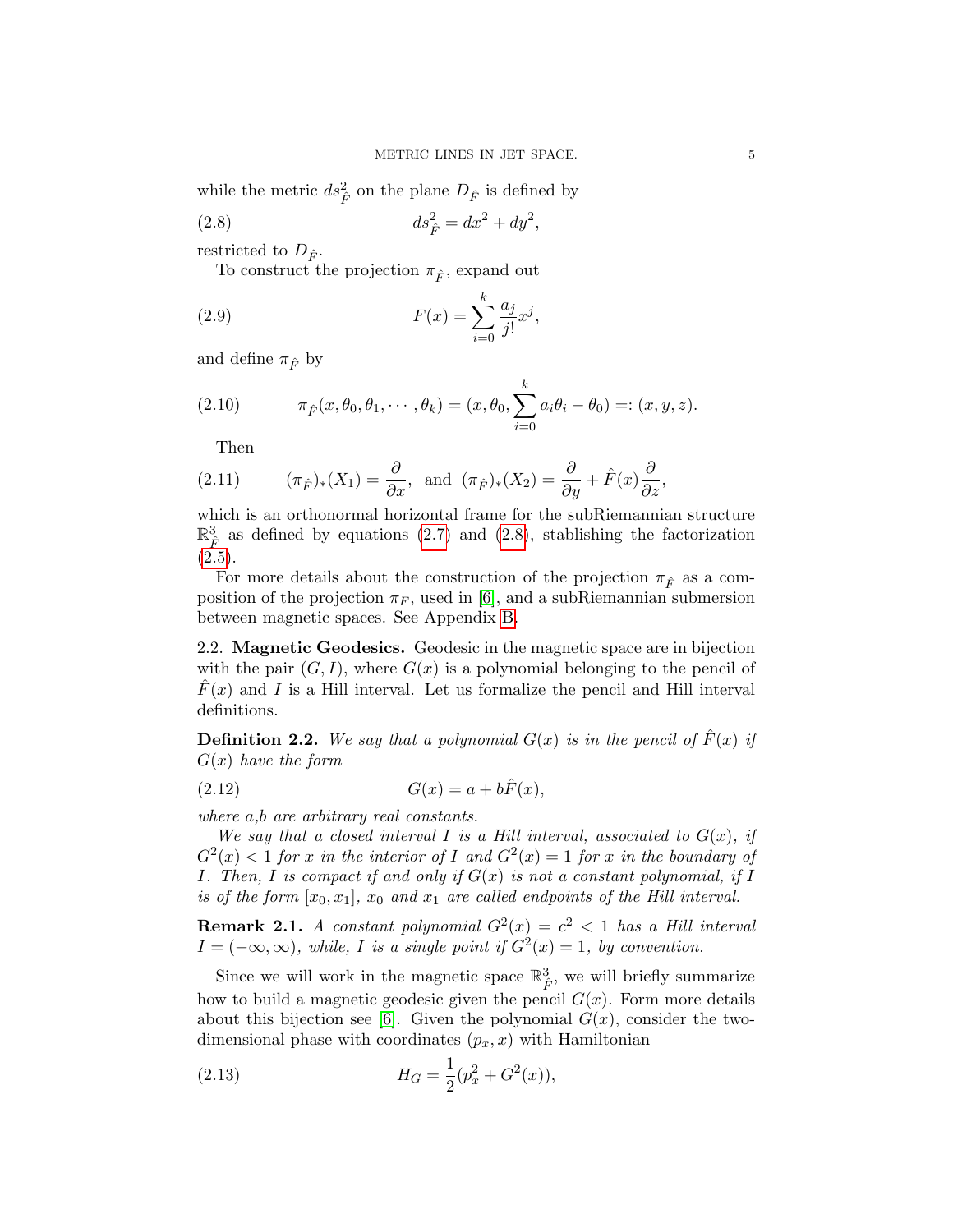and its energy  $H_G = 1/2$  solutions  $(p_x(t), x(t))$  to this 1-degree of freedom system given by

<span id="page-5-0"></span>(2.14)  $\dot{p}_x = -G'(x)G(x) \qquad \dot{x} = p_x.$ 

**Corollary 2.1.** A point  $x$  is an equilibrian point of the system [2.14](#page-5-0) if and only if x is an endpoint of the Hill interval and a critical point of  $G(x)$ .

The magnetic geodesic  $c(t) = (x(t), y(t), z(t))$  is defined by solving the following equations

<span id="page-5-2"></span>(2.15) 
$$
\dot{y} = G(x(t))
$$
 and  $\dot{z} = G(x(t))\hat{F}(x(t)).$ 

The condition  $H_G = 1/2$  implies that  $c(t)$  is parameterized by arc-length.

Since  $\pi_{\hat{F}}$  is a subRiemannian submersion, the horizontal lift of any magnetic geodesic corresponding to the pair  $(G, I)$  is a geodesic on  $J<sup>k</sup>$ . The horizontal lift is given by lifting the plane curve  $(x(t), y(t)) = (x(t), \theta_0(t)),$ which is to say, by equations [\(2.4\)](#page-3-4). This discussion is summarized by the following Lemma.

**Lemma 2.1.** Every geodesic corresponding to  $(G,I)$  in  $\mathbb{R}_{\hat{F}}^3$  is the  $\pi_{\hat{F}}$ -projection of a geodesic in  $J^k$  associated to  $(G, I)$ , where  $G(x)$  is in the pencil of  $\hat{F}(x)$ . Conversely, the horizontal lifts to  $J^k$  of a geodesic corresponding to  $(G, I)$ in  $\mathbb{R}^3_{\hat{F}}$  are precisely those geodesics associated to  $(G, I)$ .

The proof is in [\[6\]](#page-19-1), see pg. 162.

**Remark 2.2.** The polynomial  $F(x)$  is achieved by the selection of the pencil  $(a, b) = (1, 1).$ 

**Remark 2.3.** The main difference between the magnetic space  $\mathbb{R}_F^3$  used in [\[6\]](#page-19-1) and the magnetic space  $\mathbb{R}^3$  is that in the first one all the homoclinic geodesics corresponding to different pencils  $(G, I)$ , for instance the geodesics corresponding to  $(1 - bx^{\ell}, [0, \sqrt{\frac{2}{h}}])$  $\left(\frac{2}{b}\right]$ ) for all  $b > 0$ , are asymptotic to the line  $(0, t, t)$  when  $t \to \infty$ , while, in the second different homoclinic geodesics corresponding to different pencils  $(G, I)$  are asymptotic to different lines, namely  $(0, t, \Delta z(G, I))$ , where  $\Delta z(G, I)$  is a finite number given by

<span id="page-5-1"></span>(2.16) 
$$
\Delta z(G, I) = 2 \int_{I} \frac{G(x)\hat{F}(x)}{\sqrt{1 - G^2(x)}} dx.
$$

With the magnetic space  $\mathbb{R}^3_{\hat{F}}$ , we can distinguish the asymptotic behavior between different homoclinic geodesics. See Figure [B.1](#page-17-0) in the Appendix [B.](#page-16-1)

To have a better understanding of  $\Delta z(G, I)$ , see [\[6\]](#page-19-1). Upto a constant  $\mathbb{R}^3_{\hat{F}}$ is the standard Martinet Manifold, see [\[12\]](#page-19-9) or [\[1\]](#page-19-10).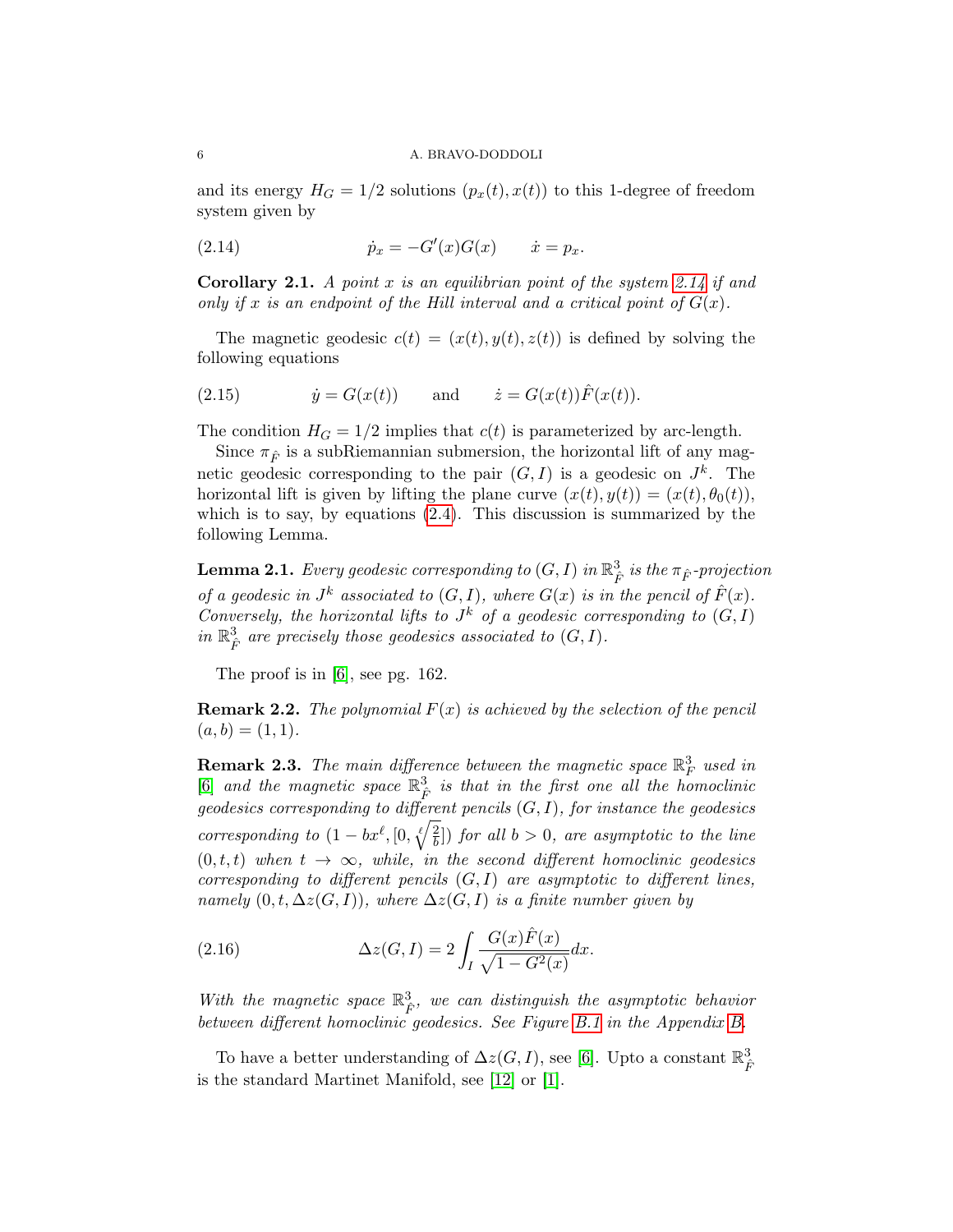

<span id="page-6-4"></span>FIGURE 3.1. The panels show the magnetic geodesic  $c(t)$ corresponding to the same pair  $(F, I_0)$  for  $\ell = 1$ . The left panel shows the projection from  $\mathbb{R}^3_{\hat{F}}$  to the  $(x, y)$  plane. The right panel show the projection from  $\mathbb{R}_{\hat{F}}^3$  to the  $(x, y)$  plane.

## 3. Set up the Proof of Theorem [A](#page-1-1)

<span id="page-6-0"></span>During the proof we will denote by  $\gamma(t)$  to the homoclinic geodesic corresponding to  $(F, I_0)$ , where  $F(x) = 1 - 2x^{2\ell}$ ,  $I_0 = [0, 1]$  and  $\hat{F}(x) = -2x^{2\ell}$ , and by  $c(t)$  to the projection of  $\gamma(t)$  by  $\pi_{\hat{F}}$ . By Proposition [2.1](#page-3-0) is enough to show that  $c(t)$  is a metric line in  $\mathbb{R}^3$  to prove Theorem [A.](#page-1-1) Then, the rest of the paper is devoted to proving the following proposition.

<span id="page-6-1"></span>**Proposition 3.1.** The magnetic geodesic  $c(t)$  corresponding to  $(F, I_0)$  is a metric line in  $\mathbb{R}^3_{\hat{F}}$ .

Using the  $y$  and  $z$  translations, as well as, the time translation, we can assume that  $c(0) = (1, 0, 0)$  and we write  $c(t) = (x(t), y(t), z(t))$ . By the time, y and z symmetries we have that  $c(-t) = (x(t), -y(t), -z(t))$ . See Appendix [C.](#page-17-1)

We will prove Proposition [3.1](#page-6-1) by contradiction, we assume that  $c(t)$  fails to global minimize, then exist T such that for all  $n > T$  in N exist a shorter magnetic geodesic  $\tilde{c}_n(t)$  in  $\mathbb{R}^3_{\hat{F}}$  with the conditions that

<span id="page-6-2"></span>(3.1) 
$$
\tilde{c}_n(0) = c(-n/2), \ \tilde{c}_n(\tilde{T}_n) = c(n/2), \text{ and } \tilde{T} < n.
$$

We will refer to the first two equations from  $(3.1)$  as the endpoints match conditions and the last inequality as the shorter condition.

The allegedly shorter geodesic  $\tilde{c}_n(t)$ , being a geodesic on  $\mathbb{R}_{\hat{F}}^3$  is defined by a pair  $(G_n, I_n)$  and initial condition  $\tilde{c}_n(0) = c(-n/2)$ . This initial condition is not useful since is unbounded, we defined a new one in the following way:

<span id="page-6-5"></span>(3.2) 
$$
(t_0)_n := \{ t^* \in (0, \tilde{T}_n) : \tilde{x}_n(t^*) = (x_1)_n \}.
$$

In the Corollary [4.4,](#page-11-0) we shall prove that  $(t_0)_n$  exist and is unique.

We will consider the limit  $n \to \infty$  and prove that the limit of the sequence of magnetic geodesic  $\tilde{c}_n(t)$  is a geodesic  $\tilde{c}(t)$  corresponding to  $(G, I)$  and initial condition  $\tilde{c}((t_0))$  holding the condition.

<span id="page-6-3"></span>(3.3) 
$$
(0, \infty, \Delta z(F, I_0)/2) = \lim_{n \to \infty} c(n) = \lim_{n \to \infty} \tilde{c}(T_n)
$$

We will call equation  $(3.3)$  the asymptotic endpoint match condition.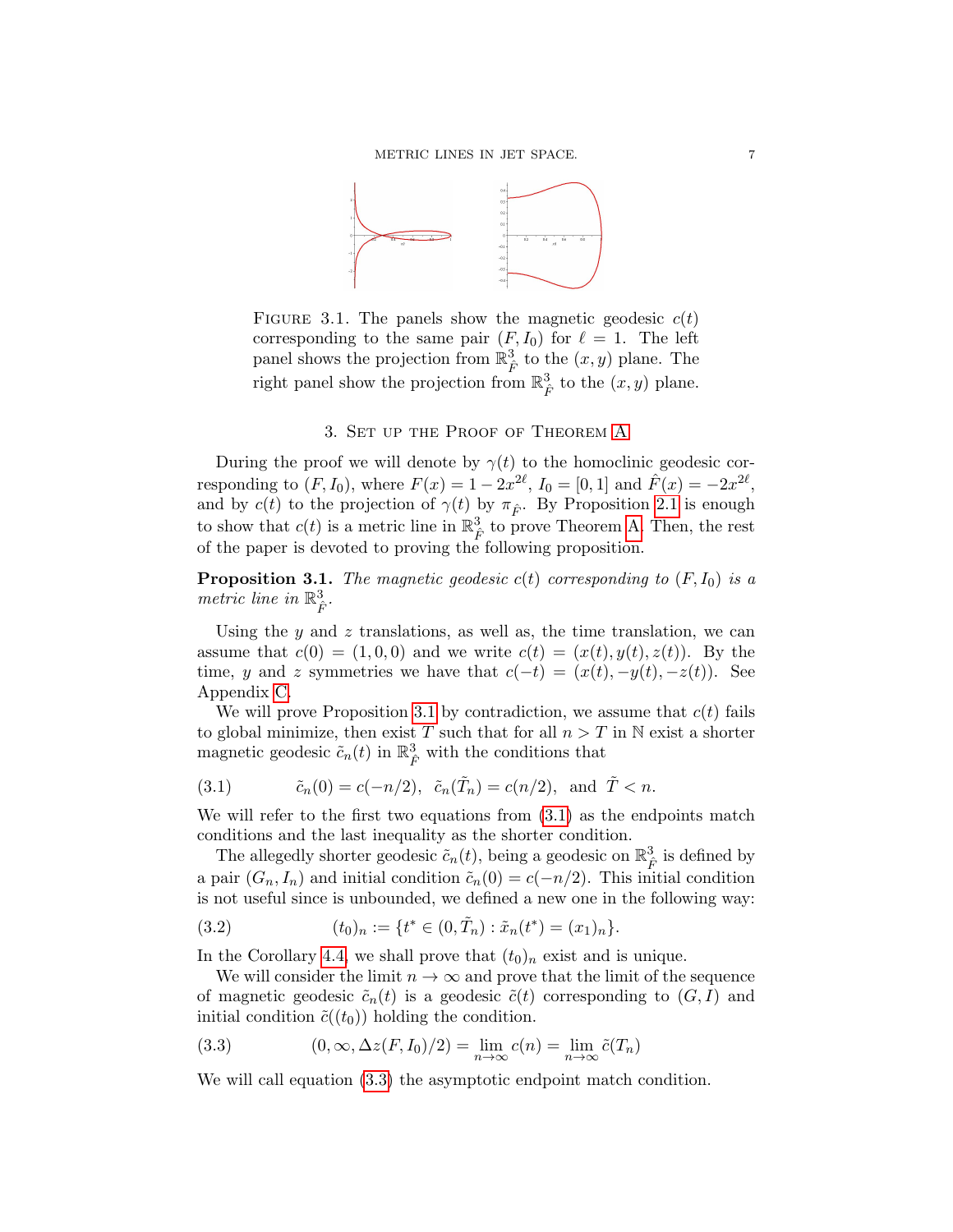Let us be more precise: We set

(3.4) 
$$
x_n := x(n/2) = x(-n/2),
$$

so for n large enough  $x_n$  is very close to 0. Also, n and  $x_n$  are related by

<span id="page-7-4"></span>(3.5) 
$$
n = 2 \int_{x_n}^{1} \frac{dx}{\sqrt{1 - F^2(x)}}.
$$

We denote by  $\Delta y(n)$  and  $\Delta z(n)$ , the changes in y and z coordinates suffered as  $c(t)$  travels form  $c(-n/2)$  to  $c(n/2)$ , by

<span id="page-7-5"></span>(3.6)  
\n
$$
\Delta y(n) := y(n/2) - y(-n/2) = 2 \int_{x_n}^1 \frac{1 - F^2(x)}{\sqrt{1 - F^2(x)}} dx,
$$
\n
$$
\Delta z(n) := z(n/2) - z(-n/2) = 2 \int_{x_n}^1 \frac{F(x)\hat{F}(x)}{\sqrt{1 - F^2(x)}} dx,
$$

as well as,  $\Delta \tilde{y}_n(T_n)$  and  $\Delta \tilde{z}_n(T_n)$ , the changes in  $\tilde{y}$  and  $\tilde{z}$  coordinates suffered as  $\tilde{c}_n(t)$  travels from  $c(0)$  to  $c(T_n)$  by

<span id="page-7-2"></span>
$$
(3.7) \qquad \Delta \tilde{y}_n(T_n) := \tilde{y}_n(T_n) - \tilde{y}_n(0), \qquad \Delta \tilde{z}_n(T_n) := \tilde{z}_n(T_n) - \tilde{z}_n(0).
$$

Then the match endpoint conditions imply that  $\Delta y(n) = \Delta \tilde{y}(T_n)$  and  $\Delta z(n) = \Delta \tilde{z}(T_n)$ , as a consequence

<span id="page-7-3"></span>(3.8) 
$$
\lim_{n \to \infty} \Delta \tilde{z}(T_n) = \lim_{n \to \infty} \Delta z(n) = \Delta z(F, I_0),
$$

where  $\Delta z(F, I_0)$  is defined by the equation [\(3.7\)](#page-7-2). We call to equation [\(3.8\)](#page-7-3), the z asymptotic period condition.

To establish Proposition [3.1,](#page-6-1) we shall prove the following two propositions. The first one ensures that the limit of a sequence of geodesics is a geodesic.

<span id="page-7-0"></span>**Proposition 3.2.** Let  $\tilde{c}_n(t)$  be the sequences of magnetic geodesics holding the endpoint match and shorter conditions given by [\(3.1\)](#page-6-2). Then, exist a subsequence of magnetic geodesics  $\tilde{c}_{n_j}(t)$  that converges to a magnetic geodesic  $\tilde{c}(t)$  corresponding to the pair  $(G, I)$  and initial condition  $\tilde{c}((t_0))$ . Moreover,

- (1) The Hill interval I is compact and not a point.
- (2)  $\tilde{c}((t_0)) = (x_1, 0, 0)$ , where  $x_1$  is the right endpoint of I.
- (3)  $\Delta z(G, I)$  is given by equation [\(2.16\)](#page-5-1) and

$$
\lim_{n \to \infty} \Delta \tilde{z}(T_n) = \Delta z(G, I).
$$

The second proposition implies that the uniqueness of the geodesic  $\tilde{c}(t)$ .

<span id="page-7-1"></span>**Proposition 3.3.** Let  $\tilde{c}(t)$  be the limit of the sub-sequence  $\tilde{c}_{n_j}(t_0)$  defined by  $(G, I)$  and initial condition  $\tilde{c}(t_0)$ . Then, the unique pair  $(G, I)$  satisfying the z asymptotic period condition [\(3.8\)](#page-7-3) is  $(F, I_0)$ . As a consequence,  $\tilde{c}(t_0)$  =  $(1, 0, 0).$ 

The following Counterexample shows that Proposition [3.1](#page-6-1) cannot be extend to the odd case  $F(x) = 1 - 2x^{2\ell+1}$ .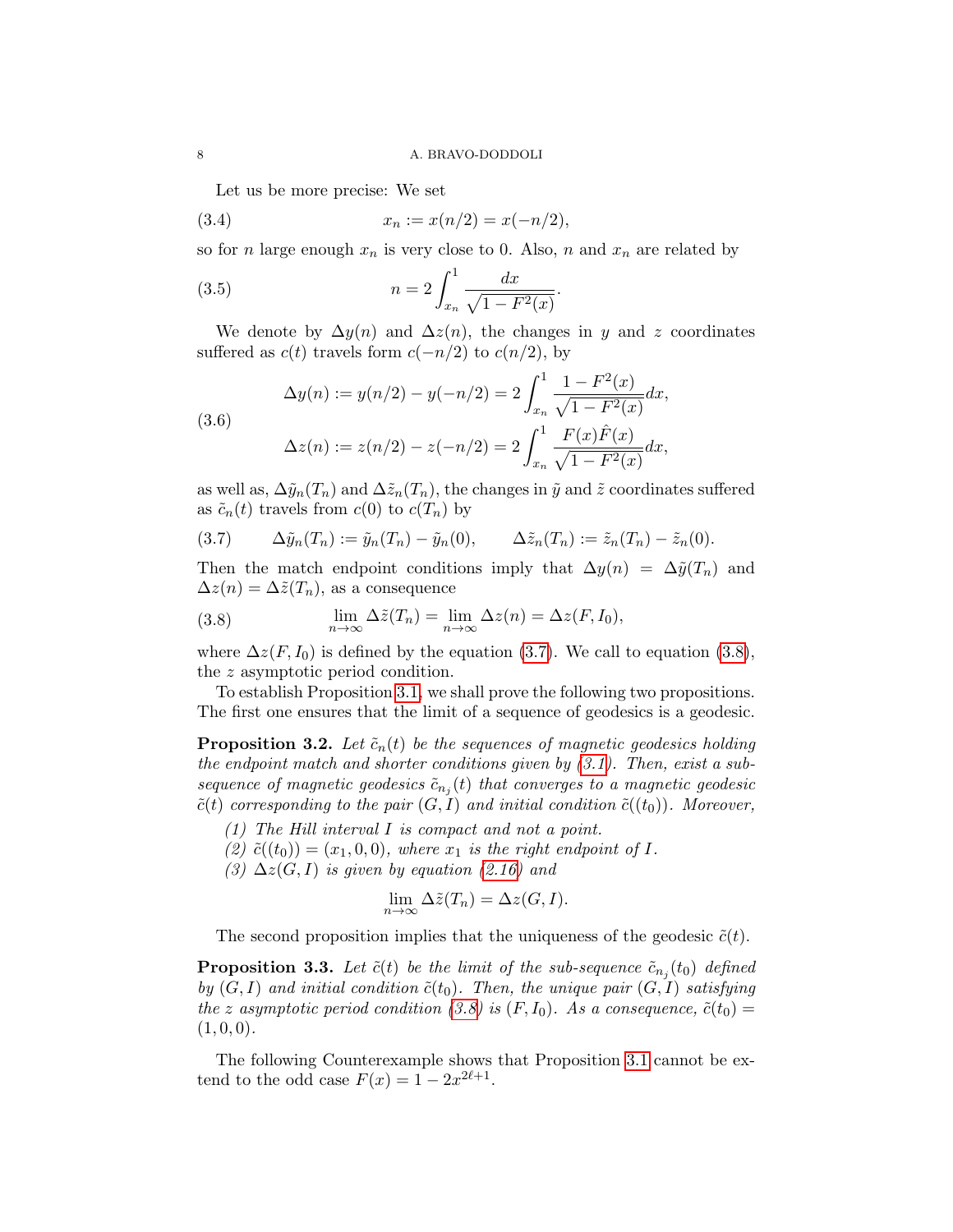<span id="page-8-1"></span>**Counterexample 1.** A magnetic geodesic  $c(t)$  corresponding to the pair  $(F(x), I_0)$ , where  $F(x) = 1 - 2x^{2\ell+1}$  and  $I_0 = [0, 1]$ , is not a metric line in  $\mathbb{\bar{R}}_{\hat{F}}^3$  .

The proof is in the Appendix [E](#page-18-0) and is made by the construction of a shorter curve.

Remark 3.1. The Counterexample [1](#page-8-1) is not a counterexample to the Conjecture [1,](#page-1-0) since the lift of the shorter curve has different endpoint that the lift of  $c(t)$ . In the same way that the fact that the Euler-soliton is not a metric line in the plane does not implies that its lift is not a metric line in  $\mathbb{R}^3_{\hat{F}}$  or  $J^2$ .

#### 4. Proof of Proposition [3.2](#page-7-0)

<span id="page-8-0"></span>The proof of Proposition [3.1](#page-6-1) is equivalent to show that the sequence of initial condition  $(G_n, \tilde{c}_{n_j}(t_0))$  for the geodesic flow has a convergent subsequence, here we think in  $(G_n, \tilde{c}_{n_j}(t_0))$  as sequence of points on the cotan-gent bundle, see [\[6\]](#page-19-1) for more details about geodesic flow, where  $G_n(x)$  is a polynomial in the pencil for  $F(x)$  and  $\tilde{c}_n(t_0)$  is a sequence of the initial condition. Then the convergent sub-sequence of magnetic geodesics  $\tilde{c}_{n_j}(t)$ is defined by the convergent sub-sequence of initial conditions  $(G_n, \tilde{c}_{n_j}(t_0)).$ 

Since the proof of Proposition [3.1](#page-6-1) is long, it is split into the following Lemmas [4.1,](#page-8-2) [4.2,](#page-10-0)[4.3,](#page-10-1)[4.4,](#page-12-0) [4.5](#page-12-1) and [4.6.](#page-13-0) The proofs of Lemmas are in the following Section. Finally, we shall summarize the proof of Proposition [3.1](#page-6-1) in Subsection [4.2.](#page-14-1)

## 4.1. Prelude of Proof of Proposition [3.1\)](#page-6-1).

4.1.1.  $\tilde{c}_n(t)$  is not a line-geodesic. The following Lemma implies that  $\tilde{c}_n(t)$ is not a line-geodesic.

<span id="page-8-2"></span>**Lemma 4.1.** Let the pair  $(G_n(x), I_n)$  be the sequence of polynomial and Hill intervals associated to the magnetic geodesic  $\tilde{c}_n(t)$  holding the endpoint match and shorter conditions given by [\(3.1\)](#page-6-2), then exist  $N_1$  such that if  $N_1$  <  $n, G_n(x)$  has change of sign in the Hill interval.

Proof. We will make the prove by contradiction. On one hand, we recall the asymptotic endpoint match condition  $(3.1)$  for the y and z coordinates are

$$
\lim_{n \to \infty} \Delta y(n) = \infty, \qquad \lim_{n \to \infty} \Delta z(n) = \Delta z(F, I_0).
$$

We estimate  $\Delta z(F, I_0)$  using integration by par

$$
\Delta(F, I_0) = -2 \int_0^1 \frac{x^{2\ell} (1 - 2x^{2\ell})}{\sqrt{1 - (1 - 2x^{2\ell})^2}} dx = \frac{1}{2\ell - 1} \int_0^1 \sqrt{1 - (1 - 2x^{2\ell})^2} dx > 0.
$$

Therefore exist  $N_1$  such that if  $N_1 < n$ , then  $\Delta y(n) > 0$  and  $\Delta z(n) > 0$ , see Figure [3.1.](#page-6-4) On the other hand, we will assume that  $G_n(x)$  does not have a change of sign and consider the cases when  $0 \leq G_n(x)$  and  $0 \geq G_n(x)$  for all  $x$  in  $I_n$ .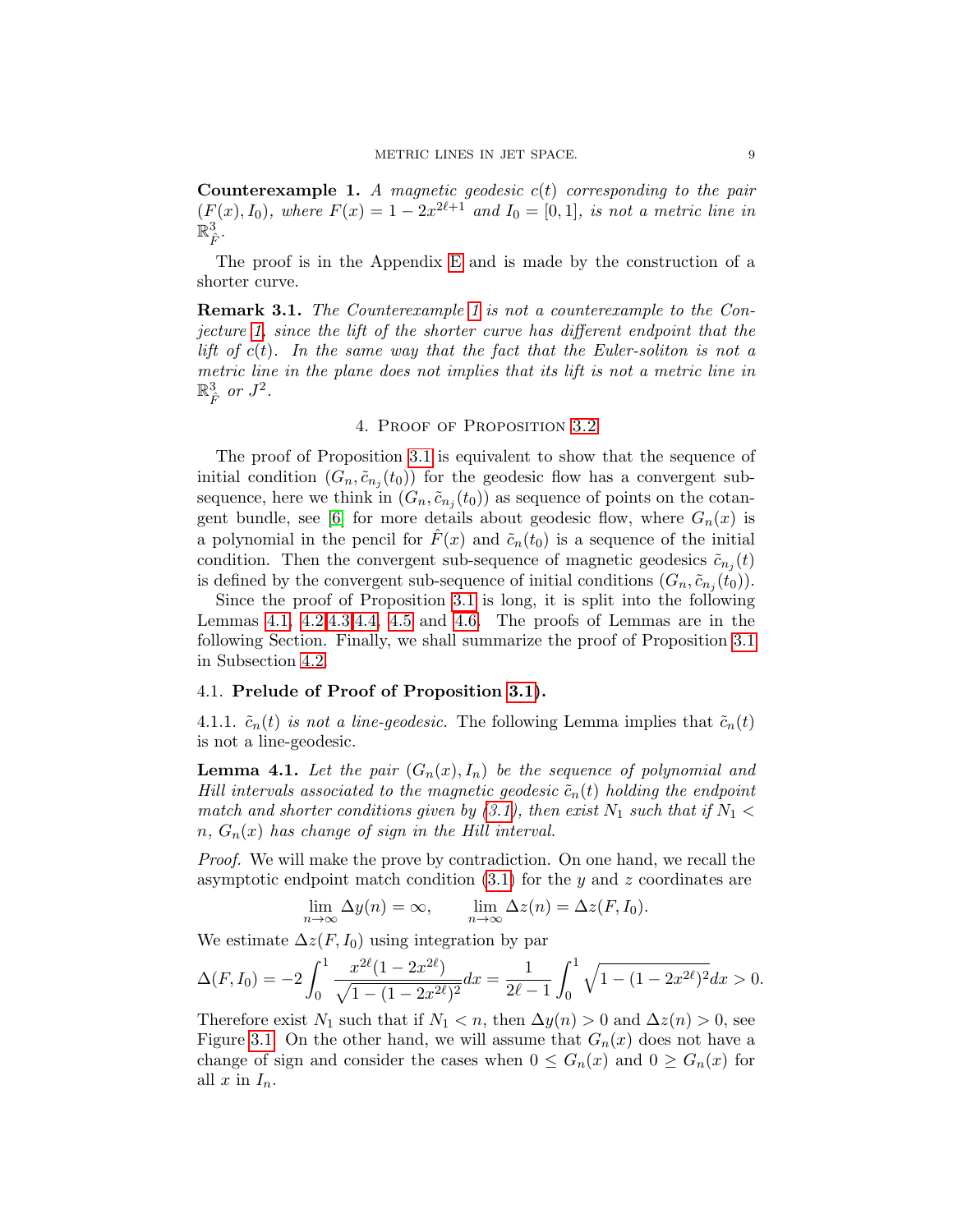Let us start with the case  $0 \le G_n(x)$  in  $I_n$  and see that  $\Delta z(\tilde{T}_n) \le 0$ . We use the magnetic horizontal lift given by equation [\(2.15\)](#page-5-2),  $\dot{\tilde{z}} = G_n(\tilde{x}_n)\tilde{F}(\tilde{x}_n)$ to estimate  $\Delta \tilde{z}(\tilde{T}_n)$ , since  $0 \leq G_n(x)$  and  $\hat{F}(x) \leq 0$ , then  $\dot{z} \leq 0$  in for all t in  $[0, \tilde{T}_n]$ , so  $\Delta \tilde{z}(\tilde{T}_n) \leq 0$ .

Let us assume  $G(x) \leq 0$  in  $I_n$  and see that  $\Delta y(\tilde{T}_n) \leq 0$ . We use the magnetic horizontal lift equation  $\dot{y} = G_n(\tilde{x}_n)$  to estimate  $\Delta \tilde{y}(\tilde{T}_n)$ , since  $G_n(x) \leq 0$ , then  $\dot{y} \leq 0$  in for all t in  $[0, \tilde{T}_n]$ , so  $\Delta \tilde{y}(\tilde{T}_n) \leq 0$ .

If  $N_1 < n$  and  $G_n(x)$  does not change sign, then  $\tilde{c}_n(t)$  cannot hold the asymptotic endpoint match condition in both cases.

**Corollary 4.1.** If  $N_1 < n$  then  $G_n(x)$  cannot be a constant polynomial, so  $\tilde{c}_n(t)$  cannot be a sequence of line-geodesics.

Also, notice that the above proof does not work in the odd case. See Counterexample [1](#page-8-1) in the Appendix [E.](#page-18-0)

4.1.2. Existence of  $(G, I)$ . By Lemma [4.1,](#page-8-2)  $G_n(x)$  is not the constant polynomial, so  $I_n$  is a compact set, such that  $x_n$  is in  $I_n$ , and the solution  $\tilde{x}(t)$ of the Hamiltonian system [\(2.14\)](#page-5-0) is not constant, in order to come back to the initial point  $\tilde{x}(\tilde{T}_n) = \tilde{x}(0) = x_n$ , the solution  $\tilde{x}(t)$  must bounce at least once on the endpoints of the Hill interval, but cannot bounce more than twice, moreover, the solution  $\tilde{x}(t)$  cannot cross the plane  $x = 0$  by the upper bound for the cut time, see Proposition [D.1](#page-17-2) in the Appendix [D.](#page-17-3)

To avoid the cases when the solution  $\tilde{x} : [0, \tilde{T}_n] \to \mathbb{R}$  hits one or two endpoints of the Hill interval, or in case that just hits one if is the left or right endpoint, we will define the travel interval  $\mathcal{I}_n := \tilde{x}([0, \tilde{T}_n]) \subseteq [0, \infty],$ we notice that Proposition [D.1](#page-17-2) in the Appendix [D](#page-17-3) implies that  $\mathcal{I}_n$  cannot contain negative numbers. For instance, if the Hill interval is of the form  $[x_0, x_1]$  and let us assume that the solution  $\tilde{x}(t)$  just hits the right endpoint, more precisely,  $\tilde{x}(0)$  starts at the point  $x_n$ , travels from  $x_n$  to  $x_1$ , bounces on  $x_1$ , and comes back to  $x_n$ , so the travel interval  $\mathcal{I}_n$  is equal to  $[x_n, x_1]$ . Another example, let us assume the solution  $\tilde{x}(t)$  hits both endpoints, in other words,  $\tilde{x}(0)$  starts at the point  $x_n$  then travels from  $x_n$  to  $x_1$ , bounces on  $x_1$ , travels from  $x_1$  to  $x_0$  passing through  $x_n$ , bounces on  $x_0$  and travels from  $x_0$  to  $x_n$ , then the travel interval  $\mathcal{I}_n$  is equal to the Hill interval  $I_n$ . Notice, that in any case the solution  $\tilde{x}(t)$  goes through the travel interval  $\mathcal{I}_n$  twice.

## <span id="page-9-0"></span>Corollary 4.2. By construction  $\lim_{n\to\infty}(x_0)_n=0$ .

Let the travel interval  $\mathcal{I}_n$  be of the form  $[(x_0)_n,(x_1)_n]$ , we define the length of the travel interval and the homothety by

$$
u_n := (x_1)_n - (x_0)_n
$$
 and  $h_n(x) = u_n x + (x_0)_n$ .

Where  $h_n : [0,1] \to \mathcal{I}_n$ ,  $h_n$  normalizes the bounded polynomial  $G_n(x)$  in the interval  $\mathcal{I}_n$  into a bounded polynomial  $G_n^N(x) := G_n(h_n(x))$  in the interval  $[0, 1]$ .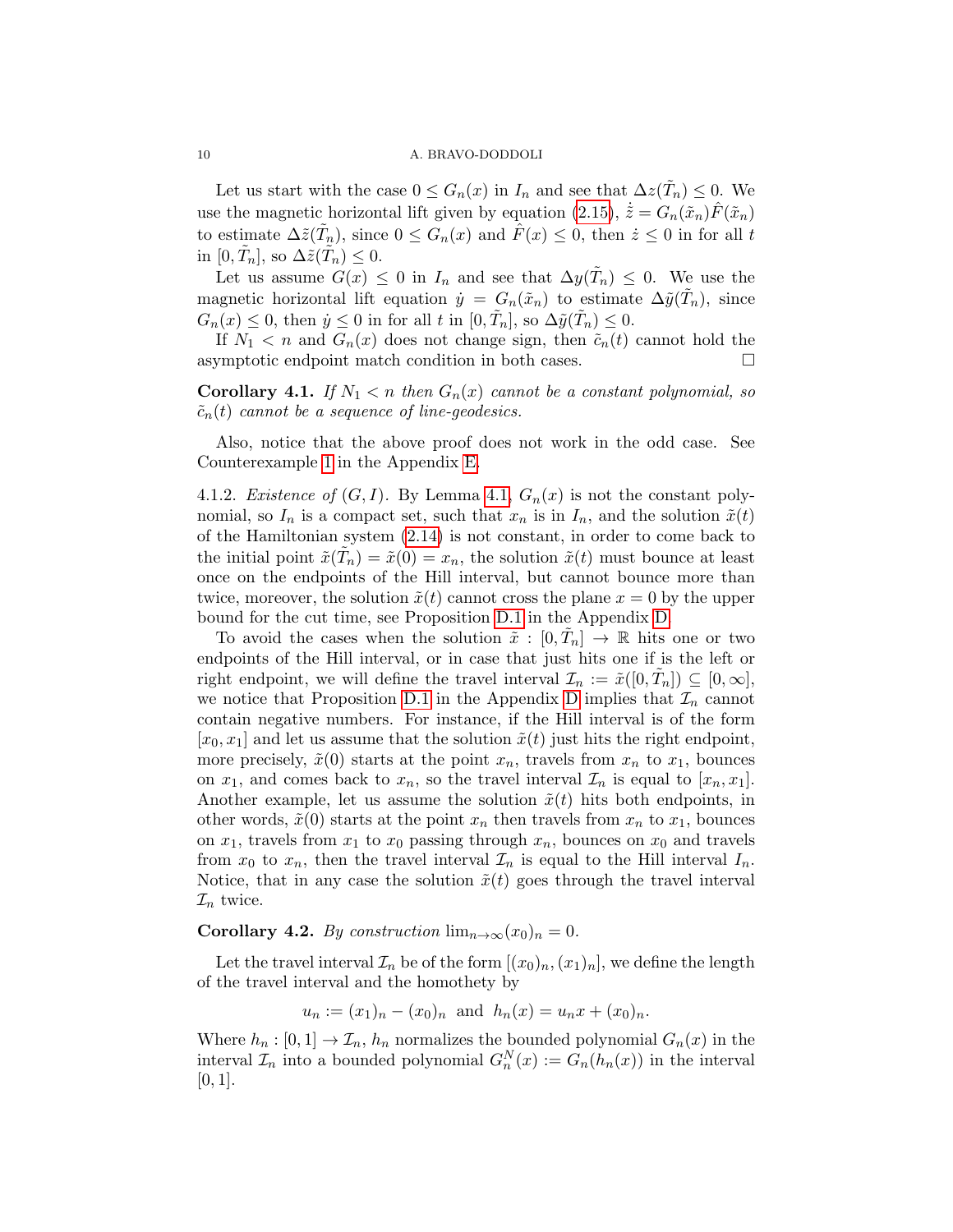We define the normed space of polynomial of degree  $2\ell$  or less,

 $\mathcal{P}(2\ell) := \{P(x) : [0, 1] \to \mathbb{R} : P(x) \text{ is polynomials of degree } 2\ell \text{ or less} \},\$ 

endowed with the sup-norm  $||P(x)||_{\infty}$ , i.e.,  $||P(x)||_{\infty} := \sup_{x \in [0,1]} |P(x)|$ . We will denoted the open and close ball with center in  $P(x)$  and radios r by  $B(P(x), r)$  and  $\overline{B}(P(x), r)$ , respectively. For instance,  $G_n^N(x) \in \overline{B}(0, 1)$ 

<span id="page-10-0"></span>**Lemma 4.2.**  $\overline{B}(0,1)$  is a compact set and the sequence of normalized polynomials  $G_n^N(x)$  has a sub-sequence  $G_{n_j}^N(x)$  that converges uniformly to  $G^N(x)$ .

*Proof.* The Markov brothers' inequality implies  $|P'(x)| < 4\ell^2$  if  $P(x)$  is in  $\mathcal{P}(2\ell)$ , then  $|P(x_1) - P(x_2)| < 4\ell^2 |x_1 - x_2|$  by the Mean Value Theorem. Therefore,  $\overline{B}(0,1)$  is a set of uniformly bounded and equi-continuous function on a compact interval. By Arzela-Ascoli Theorem  $B(0, 1)$  is relatively compact. Moreover,  $B(0, 1)$  is a closed and relatively compact set in finite dimensional vector space, so it is compact and as a consequence  $G_n^N(x)$  has a sub-sequence that converges uniformly to  $G^N(x)$ .

<span id="page-10-2"></span>**Corollary 4.3.** Let K be the compact set  $\overline{B}(1,0) \cap B^c(1-P^2(x),1)$ , where  $B<sup>c</sup>(1-P<sup>2</sup>(x),1)$  is the complement of the open ball. Then if  $N_1 < n_j$ ,  $G_{n_j}^N(x)$ is in K.

*Proof.* Lemma [4.1](#page-8-2) implies that if  $N_1 < n_j$ ,  $G_{n_j}^N(x) = 0$  for some x in [0, 1]. Then  $||1 - (G_{n_j}^N(x))^2||_{\infty} = 1$  and so  $G_{n_j}^N(x)$  is K.

To define a polynomial  $G(x)$  from  $G^{N}(x)$  is equivalent to show that homothecy  $h(x)$  has an inverse, which is equivalent to prove that the travel interval  $\mathcal I$  is neither unbounded nor a point, that is equivalent to verify that  $\lim_{n\to\infty}u_n$  is not infinite or zero. We formalize this goal with the following Lemma.

## 4.1.3. I is neither unbounded nor a point.

<span id="page-10-1"></span>**Lemma 4.3.** Let  $G_{n_j}^N(x)$  be the normalize sub-sequence of polynomial and  $\mathcal{I}_{n_j}$  be sub-sequence of travel intervals associated to the magnetic geodesic  $\tilde{c}_{n_j}(t)$  holding the endpoint match and shorter conditions given by  $(3.1)$  such that converges to  $G_N(x)$  and  $\mathcal I$  then  $\mathcal I$  is compact and not a point.

*Proof.* Let  $N_1 < n_j$ , by corollary  $G_{n_j}^N(x)$  is in K. Then I cannot be a point.

Let us show that  $u_n$  is bounded, the proof will be by contradiction, we assume that  $u_n$  is unbounded and see that  $\tilde{c}_{n_j}(t)$  cannot hold the shorter condition.

Let  $N_1 < n_j$  and  $u_{n_j} \to \infty$ . We denote the difference between  $\Delta t = n_j$ and  $\Delta y(n_j)$  by  $Cost(F, n_j) := \Delta t - \Delta y(n_j)$ , in the same way,  $Cost(G_{n_j}, \tilde{T}_{n_j}) :=$  $\Delta \tilde{T}_{n_j} - \Delta \tilde{y}(T_{n_j}),$  in terms of the polynomials  $F(x)$  and  $G_n(x)$ , they are given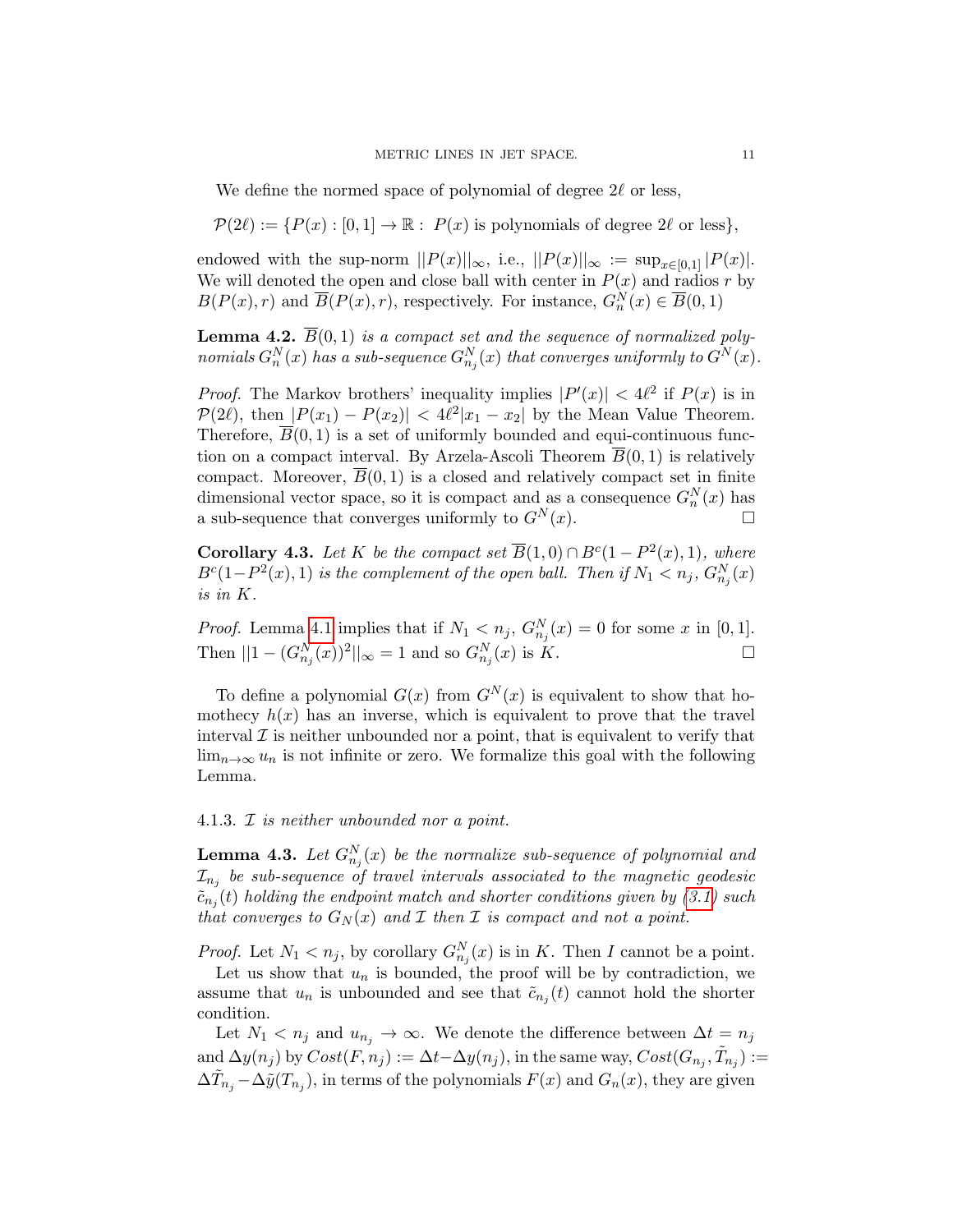by

$$
Cost(F, n_j) = 2 \int_{x_{n_j}}^1 \frac{1 - F(x)}{\sqrt{1 - F^2(x)}} dx,
$$
  
(4.1) 
$$
Cost(G_{n_j}, \tilde{T}_{n_j}) = 2 \int_{\mathcal{I}_{n_j}} \frac{1 - G_{n_j}(x)}{\sqrt{1 - G_{n_j}^2(x)}} dx = 2u_{n_j} Cost(G_{n_j}^N)
$$

$$
Cost(G_{n_j}^N) := \int_0^1 \frac{1 - G_{n_j}^N(x)}{\sqrt{1 - (G_{n_j}^N(x))^2}} dx.
$$

When  $n_j \to \infty$  we have

$$
\lim_{n_j \to \infty} Cost(F, n_j) = Cost(F, I) := 2 \int_0^1 \frac{1 - F(x)}{\sqrt{1 - F^2(x)}} dx.
$$

Since  $0 \leq 1 - G_{n_j}(x)$ , then  $0 \leq Cost(G_{n_j}, \tilde{T}_{n_j})$ , as well as,  $0 \leq Cost(F, n_j)$ , thus  $Cost(F, n<sub>j</sub>)$  is monotone increasing function with respect to  $n<sub>j</sub>$ . Moreover, since  $u_{n_j}$  is not zero, then  $Cost(G_{n_j}, \tilde{T}_{n_j}) = 0$  if and only if  $G_{n_j}(x) = 1$ .

The  $Cost(F, I)$  was also defined in [\[6\]](#page-19-1), see for more details.  $Cost(G_{n_j}^N)$  has the property to be  $C^{\infty}$  function with respect of the parameter a and b on the space of polynomials corresponding to  $x$ -periodic geodesics and homoclinic geodesics such that  $y \to \infty$  when  $t \to \infty$ , for homoclinic geodesics such that  $y \to -\infty$  when  $t \to \infty$ ,  $Cost(F, I)$  is infinite.

 $Cost(G_{n_j}^N)$  is a continuous function defined the compact set K, so  $Cost(G_{n_j}^N)$ reach it minimum value  $C_1 > 0$ . Then

$$
u_{n_j}C_1 \le Cost(G_{n_j}, \tilde{T}_{n_j}),
$$

so,  $u_n \to \infty$  implies  $Cost(G_{n_j}, \tilde{T}_{n_j}) \to \infty$ . We can find  $M_1$  big enough such that if  $M_1 < u_n$  then  $Cost(F, I) < Cost(G_{n_j}, \tilde{T}_{n_j}).$ 

Let  $n_j$  be large enough such that  $M_1 < u_n$ . If  $\tilde{c}_{n_j}(t)$  holds the endpoint condition, then  $\Delta y(n_j) = \Delta y(\tilde{T}_{n_j})$  and by the definition of  $Cost(F, n_j)$  and  $Cost(G_{n_j}, \tilde{T}_{n_j}),$  it follows that

$$
n_j - Cost(F, n_j) = \tilde{T}_{n_j} - Cost(G_{n_j}, \tilde{T}_{n_j}),
$$

Thus,  $\tilde{T}_{n_j} - n_j = Cost(G_{n_j}, \tilde{T}_{n_j}) - Cost(F, n_j) > 0$  and  $\tilde{c}_{n_j}(t)$  cannot hold the shorter condition from [\(3.1\)](#page-6-2).

We remark that  $Cost(F, t)$  is not finite for any turn-back geodesics.

<span id="page-11-0"></span>**Corollary 4.4.** If  $N_1 < n_j$ , where  $N_1$  is given by Lemma [4.1,](#page-8-2) then exist a unique time  $(t_0)_n$  in  $(0,\tilde{T}_n)$  such  $\tilde{x}((t_0)_{n_j}) = (x_1)_{n_j}$ .

Proof. The uniqueness is consequence of the Proposition [D.1](#page-17-2) in the Appendix [D](#page-17-3) and the shorter condition given by equation [\(3.1\)](#page-6-2).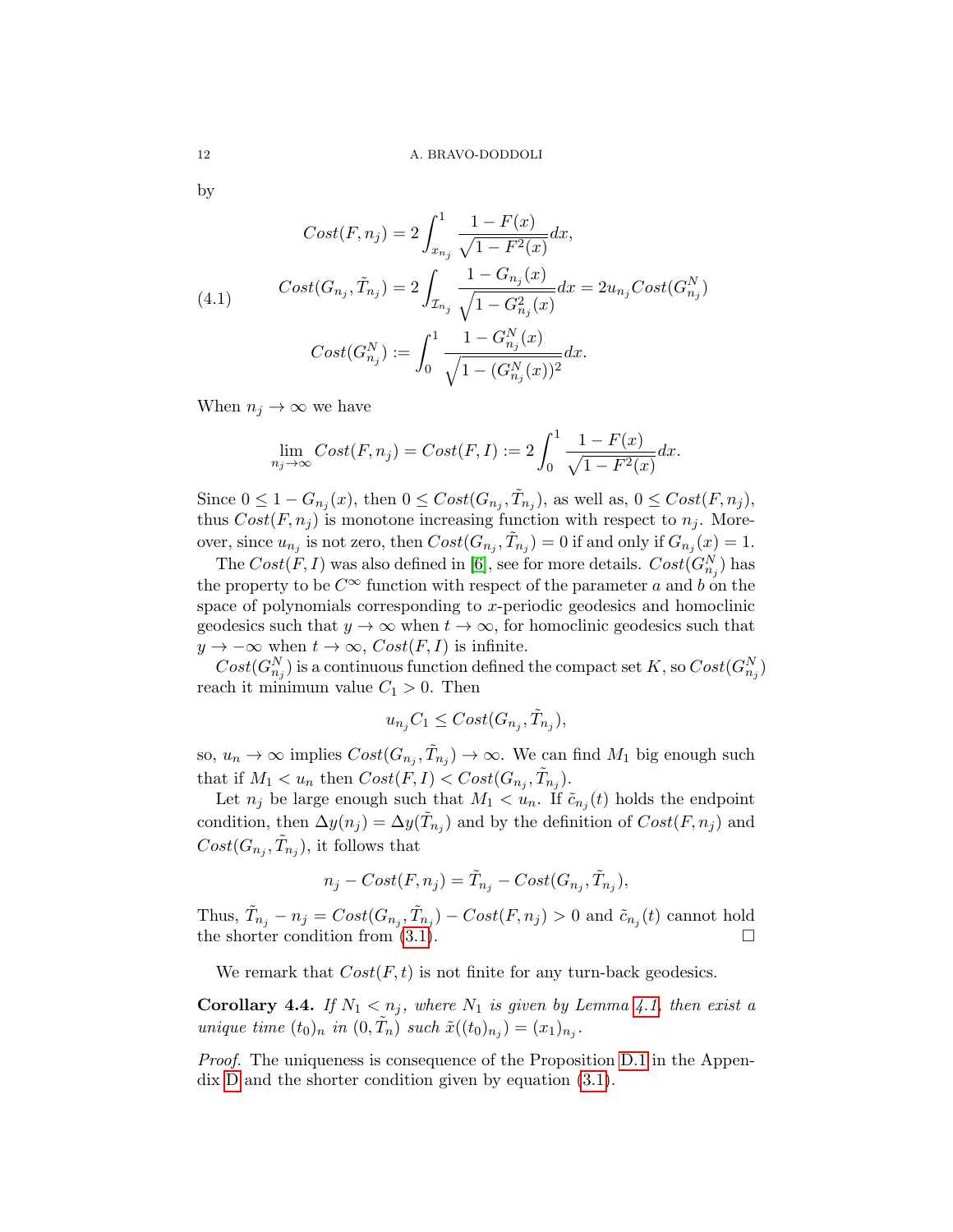Let us prove the existence by contradiction, let us assume that  $(t_0)_{n_i}$  does not exist, then  $\mathcal{I}_{n_j} = [(x_0)_{n_j}, x_{n_j}]$  and by Corollary [4.2](#page-9-0)  $\mathcal{I}_{n_j}$  converges to the zero point, which is a contradiction to Lemma [4.3.](#page-10-1)

**Corollary 4.5.** The sub-sequences of homothety  $h_{n_j}(x)$  and right endpoint  $(x_1)_{n_j}$  converge to  $h(x) = ux$  and  $x_1 = u$ , where  $u > 0$ , as a consequence  $h(x)$  has an inverse.

*Proof.* By Lemma [4.2](#page-10-0)  $u_{n_j}$  converges to a positive number u and by Corollary [4.2](#page-9-0)  $(x_0)_{n_j}$  converges to 0, then  $(x_1)_{n_j}$  converges to u.

4.1.4.  $G(x)$  is in the pencil for  $\hat{F}(x)$ .

<span id="page-12-0"></span>**Lemma 4.4.** Let  $G(x) := G^N(h^{-1}(x))$ , then  $G(x)$  is in the pencil of  $\hat{F}(x)$ .

*Proof.* Being  $G_{n_j}(x)$  a sub-sequence in the pencil of  $\hat{F}(x)$ , we can write it as  $G_{n_j}(x) = a_{n_j} + b_{n_j} \hat{F}(x)$ , so  $G_{n_j}^N(x) = a_{n_j} + b_{n_j} \hat{F}(h_{n_j}(x))$  converges uniformly to  $G^{N}(x) = a + b\hat{F}(h(x))$ . Therefore,  $G(x) := G^{N}(h^{-1}(x)) = a + b\hat{F}(x)$ .  $\Box$ 

4.1.5.  $\tilde{c}_{n_j}((t_0)_{n_j})$  converges to  $(x_1, 0, 0)$ . We will proof the following Lemma.

<span id="page-12-1"></span>**Lemma 4.5.** Let  $(t_0)_{n_j}$  be the sub-sequence of initial time defined by [3.2,](#page-6-5) then

$$
\lim_{n_j \to \infty} \tilde{c}_{n_j}((t_0)_{n_j}) = (x_1, 0, 0).
$$

*Proof.* Lemma [4.3](#page-10-1) implies that  $\tilde{x}_{n_j}(t)$  is uniformly bounded for all t, then exists  $C_x$  such that  $0 \leq \tilde{x}_{n_j}(t) < C_x$  for all  $n_j > N_1$ .

If the travel interval  $\mathcal{I}_{n_j}$  just has the right endpoint of the Hill interval  $I_{n_j}$ , by the y and z symmetry, see Appendix [C,](#page-17-1) we have  $(t_0)_n = \tilde{T}_n/2$  is such that  $\tilde{c}_n((t_0)_n) = ((x_1)_n, 0, 0).$ 

Let us assume that  $\mathcal{I}_{n_j} = I_{n_j}$ , then  $x_{n_j}$  is in the interior of  $\mathcal{I}_{n_j}$ , also  $G_{n_j}^2((x_0)_{n_j}) = 1$  and  $G_{n_j}(x)$  converges uniformly, so  $G^2(0) = 1$  and  $G'(0) = 1$ 0. We notice that  $\tilde{x}_n(t)$  is a sequence of solutions to the Hamiltonian system [\(2.14\)](#page-5-0) defined by  $G_n(x)$  and initial condition  $\tilde{x}_n((t_0)_n) = (x_1)_n$  laying in a compact set. Then exist a sub-sequence of solution  $\tilde{x}_{n_j}(t)$  that converge to  $\tilde{x}(t)$ , where  $\tilde{x}(t)$  is solution to the Hamiltonian system [\(2.14\)](#page-5-0) defined by  $G(x)$  and initial condition  $\tilde{x}(t_0) = x_1$  that is positive by Lemma [4.1.](#page-8-2) Then  $x(t)$  is not the constant solution and takes infinite time to achieve the value  $x=0.$ 

Let us consider the interval  $[(x_0)_{n_j}, x_{n_j}]$ , which limit when  $n_j \to \infty$  is the point 0, we will verify that this interval does not have contribution in the solution  $\tilde{x}(t)$ , in other words, the time that takes to the solution  $\tilde{x}_{n_j}(t)$ travels from  $(x_0)_{n_j}$  to  $x_{n_j}$  goes to zero when  $n_j \to \infty$ , in other words,

$$
0 = \lim_{n_j \to \infty} \int_{(x_0)_{n_j}}^{x_{n_j}} \frac{dx}{\sqrt{1 - G_{n_j}^2(x)}}.
$$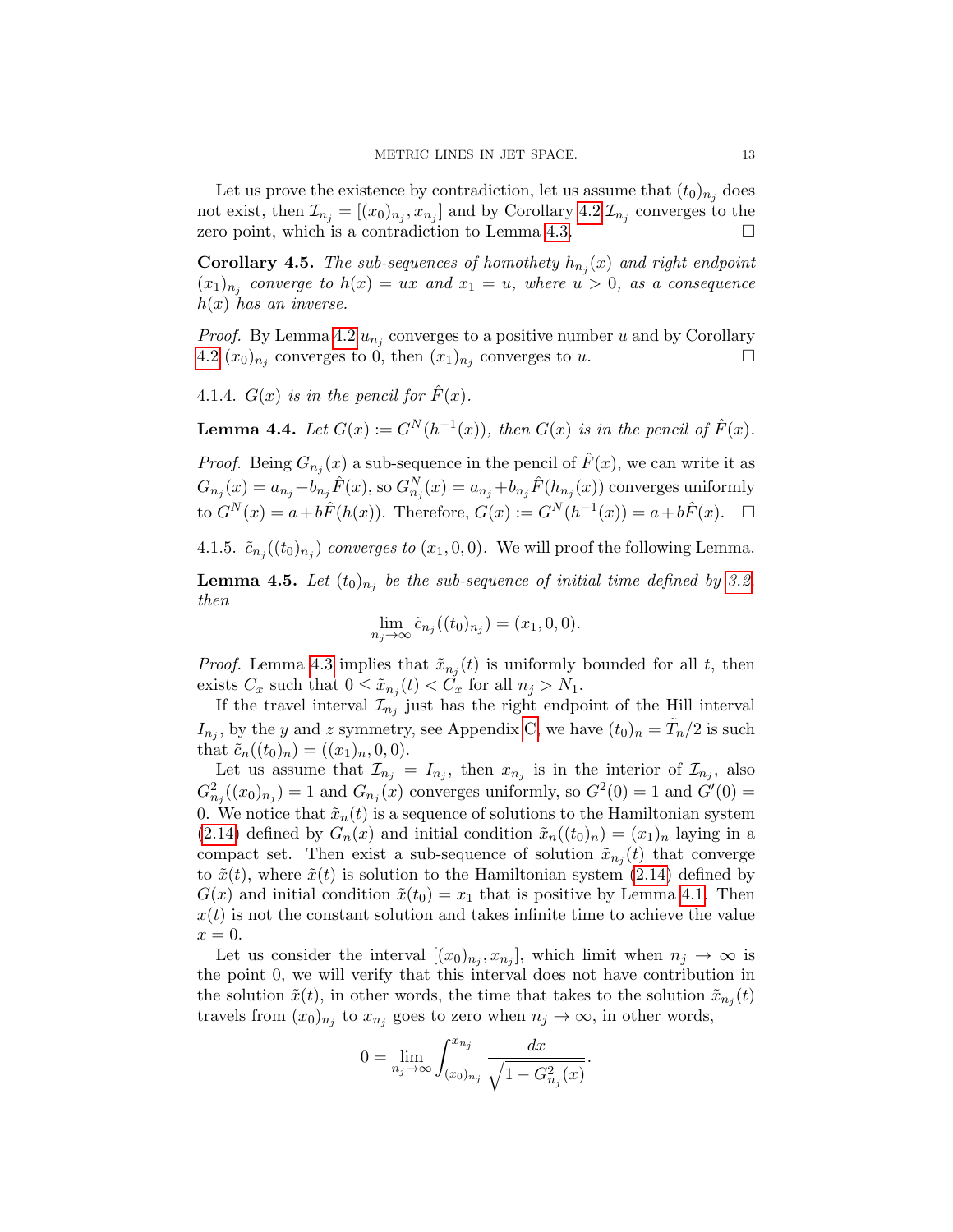We will prove this claim by contradiction, let us assume that the limit is not zero, that is, exist an interval  $[t_1, t_2]$  such that  $\tilde{x}(t) = 0$  if t is in  $[t_1, t_2]$ , but  $\tilde{x}(t)$  is solution to the Hamiltonian system [\(2.14\)](#page-5-0) defined by  $G(x)$ , so  $x = 0$  is an equilibriam point of the system and  $\tilde{x}(t) = 0$  for all t, which is a contradiction with the initial condition  $x_1 > 0$ .

By the  $y$  and  $z$  symmetry

$$
|\tilde{y}_{n_j}((t_0)_{n_j})| = |\int_{(x_0)_{n_j}}^{x_{n_j}} \frac{G_{n_j}(x)dx}{\sqrt{1 - G_{n_j}^2(x)}}| \le \int_{(x_0)_{n_j}}^{x_{n_j}} \frac{dx}{\sqrt{1 - G_{n_j}^2(x)}},
$$
  

$$
|\tilde{z}_{n_j}((t_0)_{n_j})| = |\int_{(x_0)_{n_j}}^{x_{n_j}} \frac{G_{n_j}(x)\hat{F}(x)dx}{\sqrt{1 - G_{n_j}^2(x)}}| \le 2C_x^{2\ell} \int_{(x_0)_{n_j}}^{x_{n_j}} \frac{dx}{\sqrt{1 - G_{n_j}^2(x)}}.
$$

Then  $\tilde{y}_{n_j}((t_0)_{n_j}) \to 0$  and  $\tilde{z}_{n_j}((t_0)_{n_j}) \to 0$ , when  $n_j \to \infty$ .

4.1.6. Interchange of the limit with the integral sign. To interchange the limit  $n_i \to \infty$  with integral sign, we will use Lebesgue's dominated converge theorem. Let us formalize our goal in the following Lemma.

<span id="page-13-0"></span>**Lemma 4.6.** Let  $G_{n_j}^N(x)$  be the normalized polynomial convergent to  $G^N(x)$ , associated to the shorter geodesic  $\tilde{c}_{n_j}(t)$ , then the following limit holds

$$
\lim_{n_j \to \infty} u_{n_j} \int_0^1 \frac{G_{n_j}^N(x) \hat{F}(h_{n_j}(x))}{\sqrt{1 - (G_{n_j}^N(x))^2}} dx = u \int_0^1 \frac{G^N(x) \hat{F}(h(x))}{\sqrt{1 - (G^N(x))^2}} dx = \Delta z(G, I).
$$

*Proof.* Let us build a dominating function  $g(x)$ , since  $|G_{n_j}^N(x)| \leq 1$ , we are searching for  $g(x)$  such that  $|\hat{F}(h_{n_j}(x))|/\sqrt{1-(G_{n_j}^N(x))^2} \leq g(x)$ . Here, we will need to review the cases when the solution  $\tilde{x}_{n_j}(t)$  hits one or two endpoint of the Hill interval.

1)  $\tilde{x}_{n_j}(t)$  just hits  $(x_1)_{n_j}$ : This case is equivalent to  $(G^N(1))^2 = 1$  and  $(G^{N}(0))^{2} < 1$ , then  $1 - (G_{n_{j}}^{N}(x))^{2} = (1 - x)q_{n_{j}}^{1}(x)$  where  $q_{n_{j}}^{1}(x)$  is a polynomial of degree  $4\ell - 1$  such that  $0 < q_{n_j}^1(x)$ .

2)  $\tilde{x}_{n_j}(t)$  hits  $(x_1)_{n_j}$  and  $(x_0)_{n_j} \neq 0$ : This case is equivalent to  $(G^N(1))^2$  = 1 and  $(G^N(0))^2 = 1$ , then  $1 - (G_{n_j}^N(x))^2 = x(1-x)q_{n_j}^2(x)$  where  $q_{n_j}^2(x)$  is a polynomial of degree  $4\ell - 2$  such that  $0 < q_{n_j}^2(x)$ .

We remark that the polynomial  $1 - (G_{n_j}^N(x))^2$  only has root of multiplicity bigger than one if and only if  $(x_0)_{n_j} = 0$ , indeed, if  $(x_0)_{n_j} =$ 0,  $\sqrt{1 - (G_{n_j}^N(x))^2}$  has multiplicity  $\ell$ , while,  $\hat{F}(h_{n_j}(x))$  has multiplicity  $2\ell$ . Thus, the quotient is zero, also the quotients

$$
\frac{\hat{F}(h_{n_j}(x))}{\sqrt{q_{n_j}^1(x)}}
$$
 and  $\frac{\hat{F}(h_{n_j}(x))}{\sqrt{q_{n_j}^2(x)}}$ 

$$
\Box
$$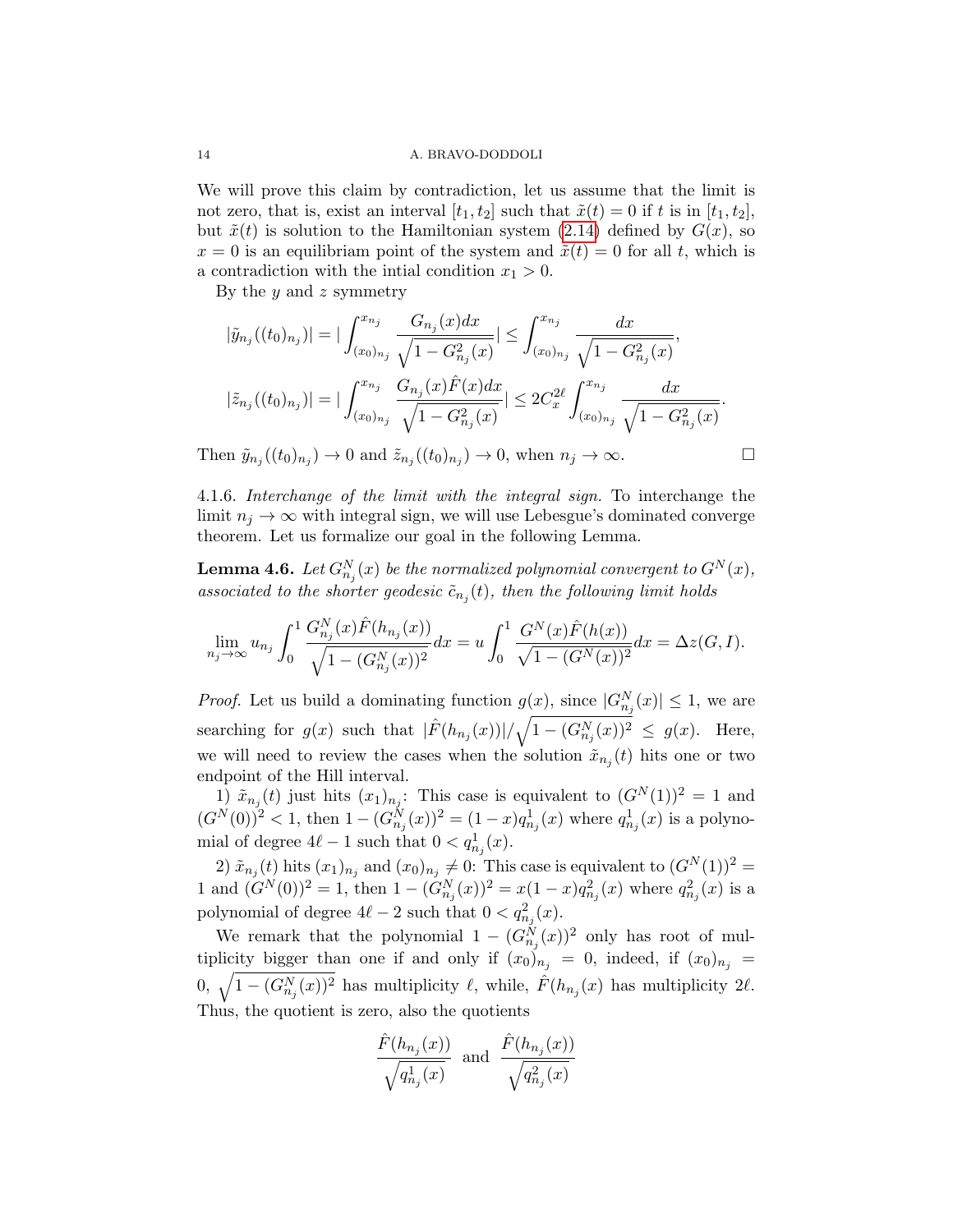are smooth function in a compact set [0, 1]. Moreover, since  $G_{n_j}^N(x)$  is in the compact set K, exist a radius  $r > 0$  such that  $q_{n_j}^1$  and  $q_{n_j}^2$  are in  $B^c(0,r)$ . Thus, we can define the bound

$$
C_2:=\max\{\{\sup_{N_1
$$

Finally,  $q(x)$  is defined by

$$
g(x) := \frac{C_2}{\sqrt{x(1-x)}} \ge \frac{|\hat{F}(h_{n_j}(x))|}{\sqrt{1 - (G^N_{n_j}(x))^2}}.
$$

 $q(x)$  is an integrable function on interval [0, 1] dominating the integrand, then we can apply Lebesgue's dominated convergence theorem.

## <span id="page-14-1"></span>4.2. Proof of Proposition [3.2](#page-7-0) part 2).

Proof. We will summarize the results from this Section: Given the sequence of pair  $(G_n, I_n)$ , where  $G_n(x)$  is a polynomial in the pencil for F, corresponding to the magnetic geodesic  $\tilde{c}_n(t)$  joining the points  $c(-n/2)$  and  $c(n/2)$  in shorter time  $\tilde{T}_n < n$ . Lemma [4.1](#page-8-2) implies that if  $n > N_1$ , then  $G_n(x)$  is not a constant polynomial, then  $I_n$  is a compact and the solution to the Hamil-tonian system [\(2.14\)](#page-5-0)  $x_n(t)$  is not constant. We defined the travel interval  $\mathcal{I}_n := \tilde{x}_n([0, \tilde{T}_n])$  and associated to  $G_n(x)$  a normalize polynomial  $G_n^N$  using the homothecy  $h_n(x) : [0,1] \to \mathcal{I}_n$ . Lemma [4.2](#page-10-0) implies that  $G_n^N(x)$  is a sequence in the compact set K of polynomials. So  $G_n^N(x)$  has a convergent sub-sequence  $G_{n_j}^N(x)$ .

Corollary [4.3](#page-10-2) proves that the inverse for the homothecy  $h(x) := \lim_{n_i \to \infty} h_n(x)$ exist. We used the  $h^{-1}(x)$  to define a polynomial  $G(x) := G^N(h^{-1}(x))$  and Lemma [4.4](#page-12-0) shows that  $G(x)$  belongs to the pencil of  $\hat{F}(x)$ .

Lemma [4.5](#page-12-1) implies that the sub-sequence of initial conditions  $\tilde{c}_{n_j}((t_0)_{n_j})$ converge to  $(x_1, 0, 0)$ , where  $x_1$  is the right endpoint of the Hill Interval I. Lemma [4.6](#page-13-0) verified that the following limit

$$
\Delta z(F, I_0) = \lim_{n_j \to \infty} \Delta \tilde{z}(G_{n_j}, \tilde{T}_{n_j}) = \Delta z(G, I).
$$

Therefore the sequence of initial condition  $(G_n, \tilde{c}_n((t_0)_n))$  on the cotangent bundle for the geodesic flow has a sub-sequence  $(G_{n_n}, \tilde{c}_{n_j}((t_0)_{n_j}))$  that converges to  $(G, \tilde{c}(t_0))$ , this sub-sequence define a sub-sequence of magnetic geodesics  $\tilde{c}_{n_j}(t)$  that converges to the magnetic geodesic  $\tilde{c}(t)$  with initial condition  $(G, \tilde{c}(t_0)).$ 

#### 5. Proof of Proposition [3.3](#page-7-1)

<span id="page-14-0"></span>Proof. Part 1) Let us recall the asymptotic endpoint match conditions given by equation [\(3.3\)](#page-6-3),

$$
(0, \infty, \Delta z(F, I_0)/2) = \lim_{n \to \infty} \tilde{c}(T_n).
$$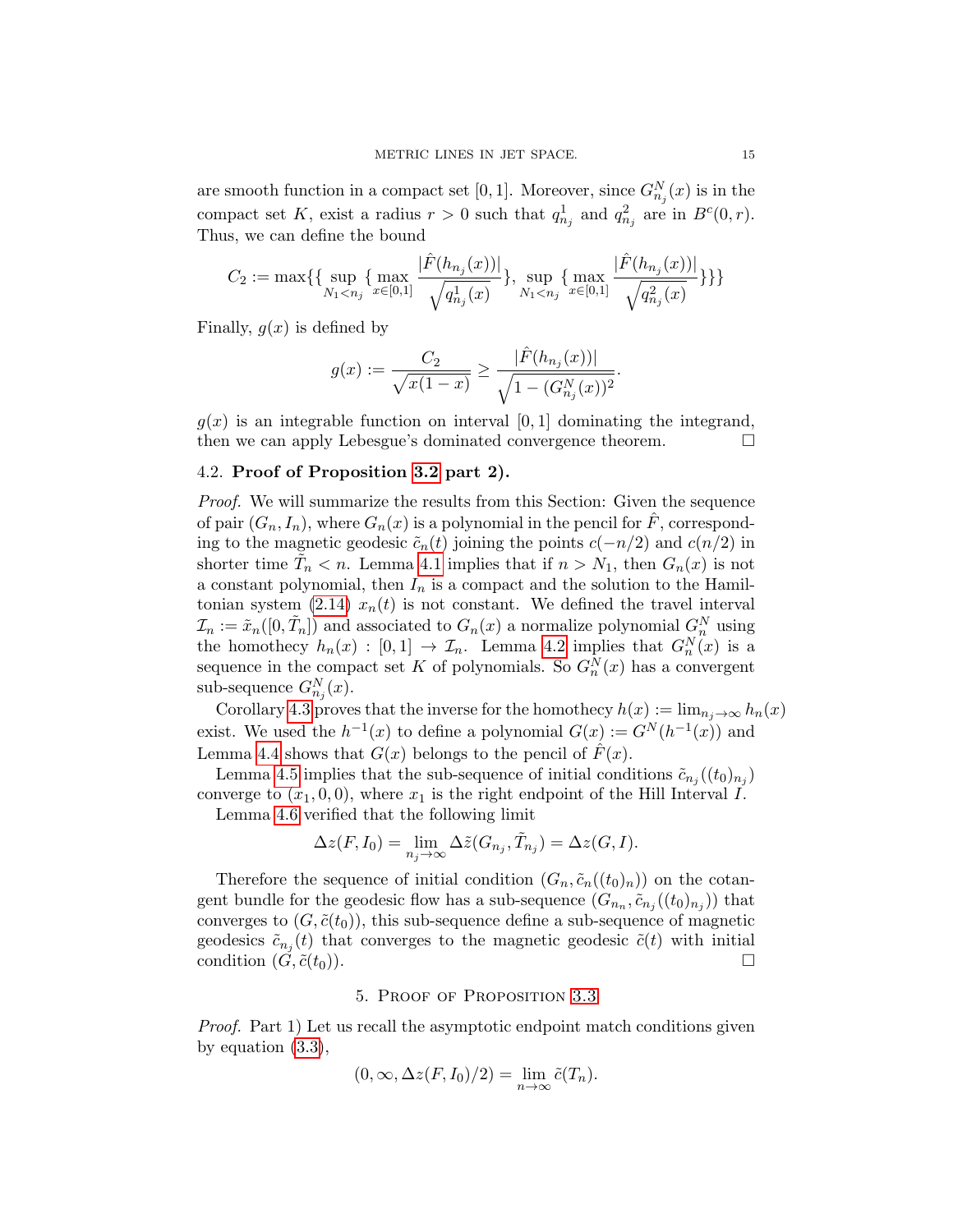Since magnetic geodesics in  $\mathbb{R}^3_{\hat{F}}$  just take unbounded values in the coordinate y, when 0 is one of the endpoints of the Hill interval, then  $\lim_{n_j\to\infty}(x_0)_{n_j}=$  $\lim_{n_j \to \infty} \tilde{x}(T_{n_j}) = x_0 = 0$ , which is equivalent to  $G^2(0) = 1$  and  $G'(0) = 0$ , and the condition  $\lim_{n_j \to \infty} \tilde{y}(T_{n_j}) = \infty$  implies  $G(0) = 1$ . Moreover, the sub-sequence of right points  $(x_1)_{n_j}$  must converge to a positive number, since  $\mathcal{I}_n \subset [0,\infty]$ . Therefore,  $G(x) = 1 + b\hat{F}(x)$  with  $b > 0$  and then  $x_1 = \sqrt[2\ell]{\frac{1}{b}}$  $\frac{1}{b}$ .

Under the change of variable defined by the homothety  $h(x) = x_1x$ , we have that  $G(h(x)) = F(x)$ , we use this property to compute  $\tilde{z}(G, I)$  in the following way

$$
\Delta \tilde{z}(G, I) = 2 \int_I \frac{G(x)\hat{F}(x)}{\sqrt{1 - G^2(x)}} dx = 2x_1^{2\ell} \int_{I_0} \frac{F(x)\hat{F}(x)}{\sqrt{1 - F^2(x)}} dx = x_1^{2\ell} \Delta z(F, I_0).
$$

To hold the z asymptotic period condition given by equation  $(3.8)$ ,  $x_1$  must be one, which is equivalent to  $b = 1$ , so  $G(x) = F(x)$  and  $I = I_0$ .

#### 6. Proof Theorem [A](#page-1-1)

<span id="page-15-0"></span>Before to prove Theorem [A,](#page-1-1) let us show Proposition [3.1.](#page-6-1)

#### 6.1. Proof of Proposition [3.1.](#page-6-1)

*Proof.* Let  $c(t)$  be a magnetic geodesic corresponding to the pair  $(F, I_0)$  and with initial condition  $c(0)$ , we will make the prove by contradiction: Let us suppose that  $c(t)$  is not a metric line, the exist T such that for all  $n > T$ in N exist a magnetic geodesic  $\tilde{c}_n(t)$  joining the points  $c(-n/2)$  and  $c(n/2)$ in shorter time  $\tilde{T}_n < n$ . Proposition [3.2](#page-7-0) implies that exist a sub-sequence of magnetic geodesic  $\tilde{c}_{n_j}(t)$  convergent to a magnetic geodesic  $\tilde{c}(t)$  corresponding to the pair  $(G, I)$  and initial condition  $\tilde{c}(t_0)$ , holding the asymptotic endpoint condition given by equation [\(3.3\)](#page-6-3). Proposition [3.3](#page-7-1) shows that unique pair  $(G, I)$  holding the asymptotic endpoint condition is  $(F, I_0)$  and the constructed initial condition  $\tilde{c}(t_0) = c(0)$ . Then the shorter magnetic geodesic  $\tilde{c}(t)$  is the magnetic geodesic  $c(t)$ , which yields to a contradiction to the existence of the sequence magnetic geodesic  $\tilde{c}_n(t)$ .

## 6.2. Proof of Theorem [A.](#page-1-1)

*Proof.* Let  $\gamma(t)$  be a geodesic in  $J^k$  corresponding to the pair  $(F, I_0)$ , let  $c(t)$ be the projection of  $\gamma(t)$  by  $\pi_{\hat{F}}$ , which is a magnetic geodesic corresponding to the pencil  $(a, b) = (1, 1)$ . Proposition [3.1](#page-6-1) implies that  $c(t)$  is metric line in  $\mathbb{R}^3_{\hat{F}}$ . Being  $\gamma(t)$  the lift of a metric line in  $\mathbb{R}^3_{\hat{F}}$  is a metric line in  $J^k$  by Proposition [2.1,](#page-3-0) since  $\pi_{\hat{F}}$  is a subRiemannian submersion.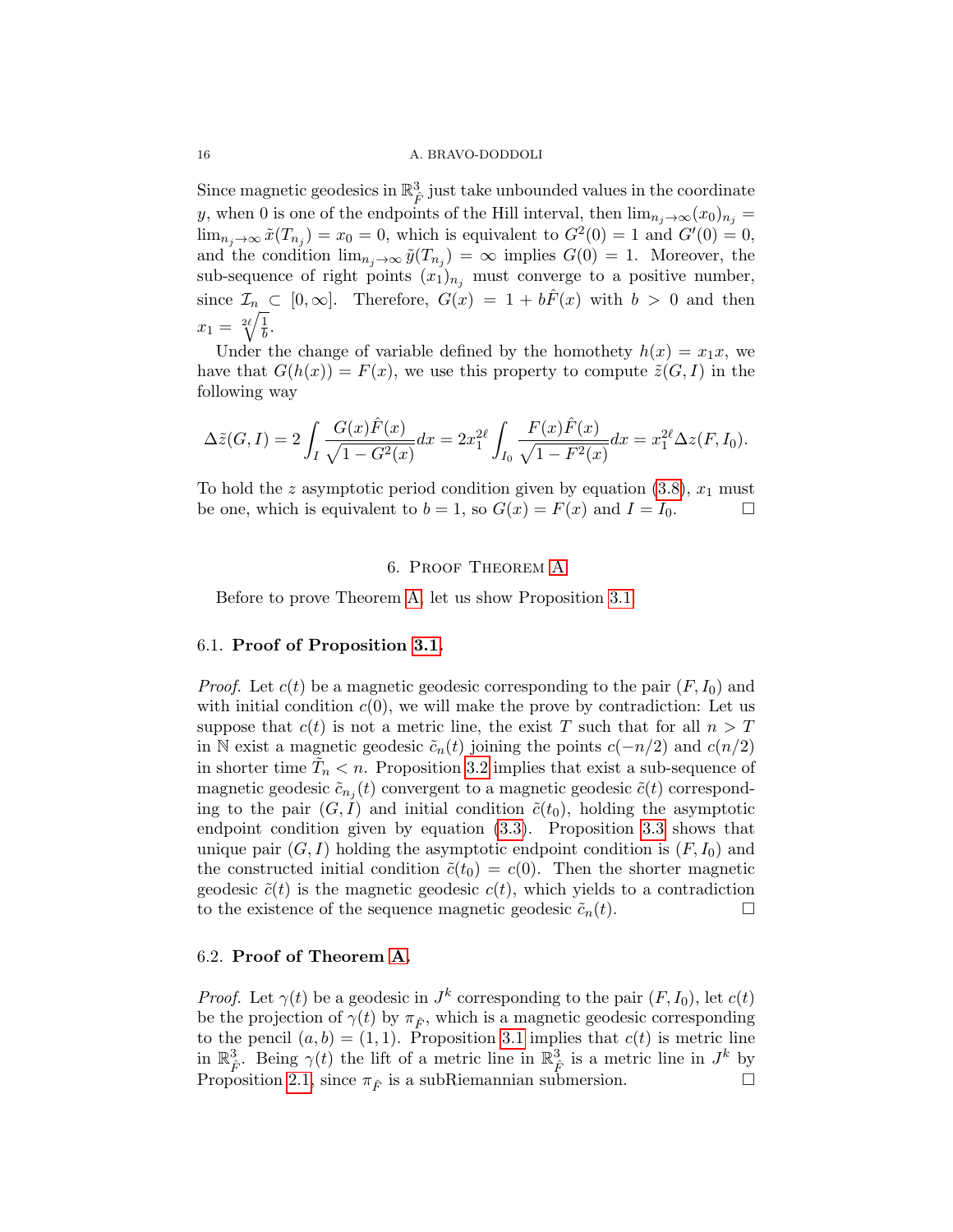## Appendix A. Geodesic classification

<span id="page-16-0"></span>We will briefly remind the complete classification of geodesics on  $J^k$ , see [\[5\]](#page-19-0), or [\[6\]](#page-19-1) for more detail. Let  $\gamma(t)$  be a geodesic in  $J^k$  corresponding to the pair  $(F, I)$ :

- we say that  $\gamma(t)$  is a line-geodesic if  $F(x)$  is a constant polynomial.
- $\gamma(t)$  is a non-line-geodesic if  $F(x)$  is a non-constant polynomial. Let  $\gamma(t)$  be a non-line-geodesic corresponding to  $(F, I)$ , where  $I =$  $[x_0, x_1]$ .
- We say that  $\gamma(t)$  is x-periodic if  $x_0$  and  $x_1$  are regular points of  $F(x)$ .
- We say that  $\gamma(t)$  is homoclinic if one of the points  $x_0$  and  $x_1$  is regular and the other is a critical point of  $F(x)$ .
- We say that  $\gamma(t)$  is heteroclinic if both points  $x_0$  and  $x_1$  are critical of  $F(x)$ .

In the heteroclinic case, we add more dichotomy into the mix:

• We say that a heteroclinic geodesic  $\gamma(t)$  is call turn-back or direct type if  $F(x_0)F(x_1) = -1$  or  $F(x_0)F(x_1) = 1$ , respectively.

## APPENDIX B. CONSTRUCTION OF  $\pi_{\hat{F}}$

<span id="page-16-1"></span>Here we will build the subRiemannian submersion  $\pi_{\hat{F}} : J^k \to \mathbb{R}_{\hat{F}}^3$  as the composition of subRiemannian submersions  $\pi_F: J^k \to \mathbb{R}^3_F$ , defined in [\[6\]](#page-19-1), and  $\phi : \mathbb{R}^3_F \to \mathbb{R}^3_{\hat{F}}$ . We recall that  $\mathbb{R}^3_F$  is a subRiemannian manifold with global coordinates  $(x, \tilde{y}, \tilde{z})$ , where the distribution  $D_F$  is defined by the single Pfaffian equation:

$$
\alpha_F = d\tilde{z} - F(x)d\tilde{y} = 0,
$$

while the metric is defined by the restriction of  $ds_F^2 = dx^2 + d\tilde{y}^2$  to  $D_F$ plane. Then the subRiemannian submersion  $\pi_F$  is given by

$$
\pi_F(x, \theta_0, \cdots, \theta_k) = (c, \theta_0, \sum_{i=0}^k \theta_i \frac{x^i}{i!}) = (x, \tilde{y}, \tilde{x}).
$$

By construction  $(\pi_F)_* D = D_F$  and  $(\pi_F)^* ds_F^2 = ds^2$ . As we said before,  $\mathbb{R}_{\hat{F}}^3$ is a subRiemannian manifold with global coordinates  $(x, y, z)$ , where the distribution  $D_{\hat{F}}$  is defined by the single Pfaffian equation:

$$
\alpha_{\hat{F}} = dz - \hat{F}(x)dy = 0,
$$

where  $\hat{F}(x) = F(x) - 1$ , while the metric is defined by the restriction of  $ds^2 = dx^2 + dy^2$  to  $D_{\hat{F}}$  plane. The subRiemannian submersion  $\phi$  is given by

$$
\phi(x, \tilde{y}, \tilde{z}) = (x, \tilde{y}, \tilde{z} - \tilde{y}) = (x, y, z).
$$

It is clear that  $\phi^* ds^2_{\hat{F}} = ds^2_F$ , let us proof that  $\phi_* D_F = D_{\hat{F}}$ , which is equivalent to show  $\phi^* \alpha_{\hat{F}} = \alpha_F$ :

$$
\phi^*\alpha_{\hat{F}} = d(\tilde{z} - \tilde{y}) - \hat{F}(x)d\tilde{y} = d\tilde{z} - (\hat{F}(x) + 1)d\tilde{y} = \alpha_F.
$$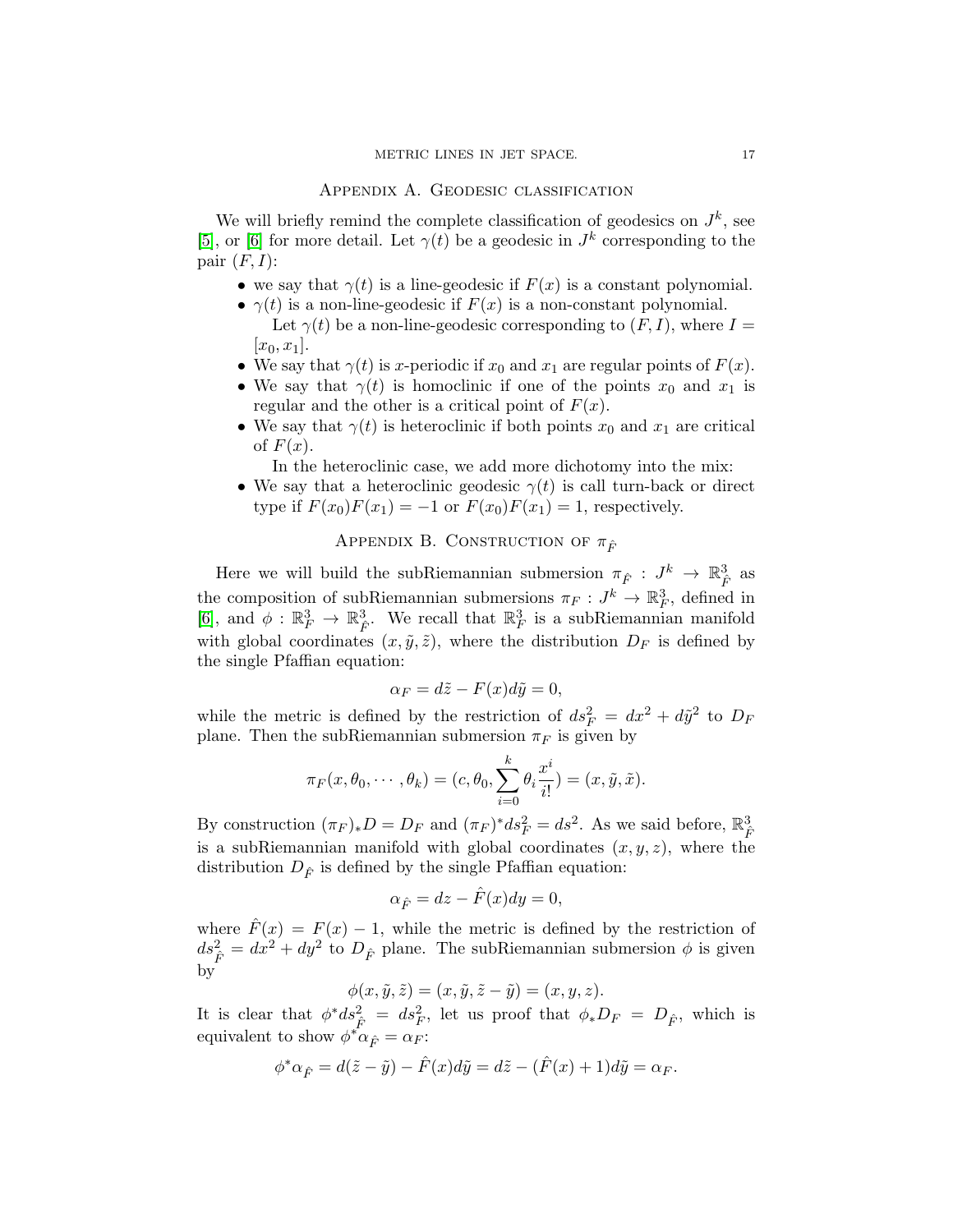

<span id="page-17-0"></span>FIGURE B.1. The panels show the difference between  $\mathbb{R}^3$ and  $\mathbb{R}^3_F$  for the magnetic geodesic corresponding to the same pair  $(F, I_0)$  for  $\ell = 1$ . The left panel shows the projection from  $\mathbb{R}^3_{\hat{F}}$  to the  $(x, z)$  plane. The right panel show the projection from  $\mathbb{R}^3_F$  to the  $(x,\tilde{z})$  plane.

#### Appendix C. Magnetic Geodesics Symmetries

<span id="page-17-1"></span>Let  $c(t)$  be a magnetic geodesic, by construction  $c(t)$  has the following symmetries.

- Time symmetry: The time that takes the solution  $x(t)$  to travel from  $x_0$  to  $x_1$  is equal to the time that takes  $x(t)$  to travel from  $x_1$  to  $x_0$ . This is a consequence of reversibility of the Hamiltonian system  $(2.14)$ , i.e., if  $(p_x(t), x(t))$  is a solution to Hamiltonian system  $(2.14)$ , then  $(p_x(-t), x(-t))$  is also a solution.
- $y$  and  $z$  symmetries: The change in  $y$  and  $z$  coordinates is equal when  $x(t)$  travels from  $x_0$  to  $x_1$  that when  $x(t)$  travels from  $x_1$  to  $x_0$ . This is a consequence of reversibility of the Hamiltonian system  $(2.14)$  and equations  $(2.15)$ .

Appendix D. Upper bound for the cut time in  $R_{\hat F}^3$ 

<span id="page-17-3"></span>**Definition D.1.** Let  $\gamma : \mathbb{R} \to X$  be a geodesic in a length space (eg. a subRiemannian manifold) parameterized by arclength.

• The cut time of  $\gamma$  is

 $t_{cut}(\gamma) := \sup\{t > 0: \|\gamma|_{[0,t]} \text{ is length-minimizing}\}.$ 

<span id="page-17-2"></span>**Proposition D.1.** Let  $c(t)$  be a x-periodic geodesic on  $R^3_{\hat{F}}$  with x-period  $L(G, I)$  given by

$$
L(G, I) := 2 \int_I \frac{G(x)dx}{\sqrt{1 - G^2(x)}}.
$$

Then

1.-  $t_{cut}(c) \leq L(G, I)/2$  if  $c(t)$ 's Hill interval contains 0. 2.-  $t_{cut}(c) \leq L(G, I)$  if  $c(t)$ 's Hill interval does not contain 0.

The proof of this proposition is in [\[6\]](#page-19-1).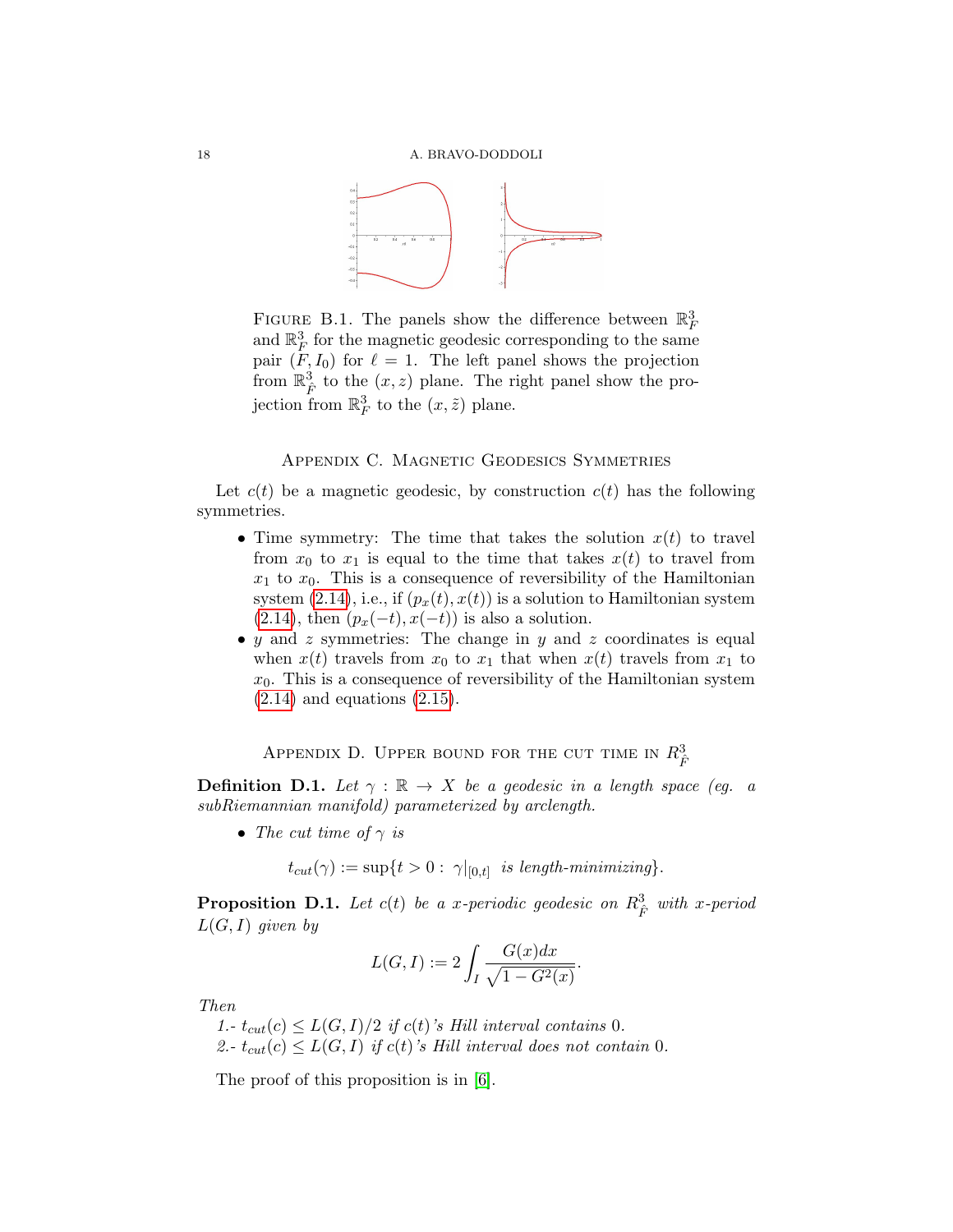#### Appendix E. Proof of Counterexample [1](#page-8-1)

<span id="page-18-0"></span>*Proof.* Let  $c(t)$  be the magnetic geodesic in  $\mathbb{R}^3_{\hat{F}}(x)$  corresponding to the pair  $(F, I_0)$ , where  $F(x) = 1 - 2x^{2\ell+1}$  witj  $\ell > 1$ ,  $\hat{F}(x) = -2x^{2\ell+1}$  and  $I_0 = [0, 1]$ . We will show that exist a time N and a curve  $\tilde{c}_n(t)$  joining the points  $c(-n/2) = \tilde{c}_n(0)$  and  $c(n/2) = \tilde{c}_n(\tilde{T}_n)$  such that  $\tilde{T}_n < n$ , if  $n > N$ .

We set  $c(-n/2) := (x_n, y_n, z_n)$ , so for n large enough  $x_n$  is close to 0. Also, n and  $x_n$  are related by equation [\(3.5\)](#page-7-4). The changes  $\Delta y(n)$  and  $\Delta z(n)$  in y and z coordinate suffered as  $c(t)$  travels from  $c(-n/2)$  to  $c(n/2)$  are given by equations [\(3.6\)](#page-7-5). We remark that  $c(n/2) := (x_n, y_n, z_n) + (0, \Delta y(n), \Delta z(n)),$ 

$$
\lim_{n \to \infty} \Delta y(n) = \infty \text{ and } \lim_{n \to \infty} \Delta z(n) = \Delta z(F, I_0),
$$

where  $\Delta z(F, I_0)$  is given by equation [\(2.16\)](#page-5-1) and is a positive and finite number.

We define  $\epsilon(n)$  as the unique solution to the equation  $\Delta y(n)\epsilon(n) = \Delta z(n)$ , then  $\epsilon(n)$  is a positive number if n is large enough and  $\epsilon(n) \to 0$  when  $n \to \infty$  $\infty$ . Now, we define  $\tilde{x}(\epsilon)$  as the unique solution to the equation  $\tilde{F}(\tilde{x}(\epsilon)) =$  $\epsilon(n)$ , then  $\tilde{x}(\epsilon)$  is a negative number if n is large enough and  $\tilde{x}(\epsilon) \to 0$  when  $\epsilon(n) \to 0$ , so  $\tilde{x}(\epsilon) \to 0$  when  $n \to \infty$ .

We define a plane curve  $(\tilde{x}(t), \tilde{y}(t))$  as follows

$$
(\tilde{x}(t), \tilde{y}(t)) := \begin{cases} (x_n - t, y_n) & \text{if } t \in [0, (t_1)_n], \\ (\epsilon(n), y_n + t - (t_1)_n) & \text{if } t \in [(t_1)_n, (t_2)_n], \\ (\epsilon(n) + t - (t_2)_n, y_n + \Delta y(n)) & \text{if } t \in [(t_2)_n, \tilde{T}_n]. \end{cases}
$$

where  $(t_1)_n := x_n - \epsilon(n)$ ,  $(t_2)_n := (t_1)_n + \Delta y(n)$  and

$$
\tilde{T}_n := (t_2)_n + x_n - \epsilon(n) = 2(x_n - \epsilon(n)) + \Delta y(n).
$$

To lift the plane curve to  $\mathbb{R}^3_{\hat{F}}$ , we solve the equation  $\dot{\tilde{z}} = \dot{\tilde{y}} F(\tilde{x}(t))$ , which solution is given by

$$
\tilde{z}(t) := \begin{cases} z_n & \text{if } t \in [0, (t_1)_n], \\ z_n + \hat{F}(\epsilon(n))(t - (t_1)_n) & \text{if } t \in [(t_1)_n, (t_2)_n], \\ z_n + \Delta z(n) & \text{if } t \in [(t_2)_n, \tilde{T}_n]. \end{cases}
$$

Therefore, if  $\tilde{c}_n(t)$  is the lift of the plane curve  $(\tilde{x}(t), \tilde{y}(t))$ , by construction  $c(-n/2) = \tilde{c}_n(0)$  and  $c(n/2) = \tilde{c}_n(\tilde{T}_n)$ .

On one side,  $\lim_{n\to\infty} 2(x_n - \epsilon(n)) = 0$ . One the other side, using the definition cost function  $Cost(F, n)$ , we have  $n = Cost(F, n) + \Delta y(n)$ , where  $\lim_{n\to\infty} Cost(F,n) = Cost(F,I_0) > 0$ . Therefore, exist N such that if  $n > N$ , then  $Cost(F, n) > 2(x_n - \epsilon(n))$  and so  $n > \tilde{T}_n$ .